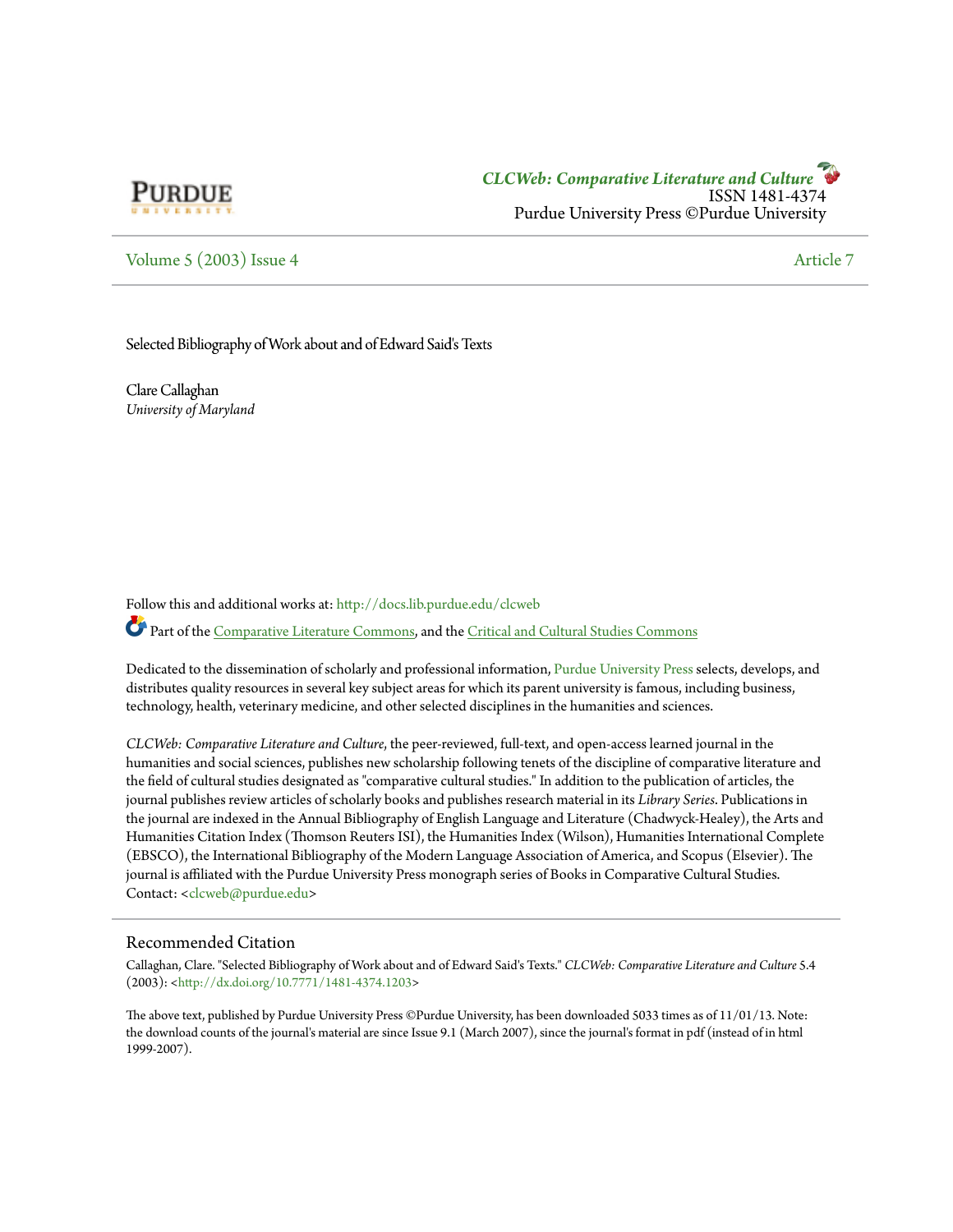# *CLCWeb: Comparative Literature and Culture*

ISSN 1481-4374 <http://docs.lib.purdue.edu/clcweb> Purdue University Press ©Purdue University

CLCWeb: Comparative Literature and Culture (ISSN 1481-4374), the peer-reviewed quarterly of scholarship in the humanities and social sciences, is published by Purdue University Press ©Purdue University online in full text and in open access. The journal publishes scholarship following tenets of the disciplines of comparative literature and cultural studies designated as "comparative cultural studies" in a global, international, and intercultural context and with a plurality of methods and approaches: papers for publication are invited to <http://docs.lib.purdue.edu/clcweb/submit.html>; for the aims and scope of the journal consult <http://docs.lib.purdue.edu/clcweblibrary/clcwebaims>; for the journal's style quide consult <http://docs.lib.purdue.edu/clcweblibrary/clcwebstylequide>. In addition to the publication of articles, the journal publishes review articles of scholarly books and publishes research material in its Library Series <http://docs.lib.purdue.edu/clcweblibrary/library>. Work published in the journal is indexed in the Annual Bibliography of English Language and Literature, in the Arts and Humanities Citation Index, in Humanities International Complete, and in the International Bibliography of the Modern Language Association of America. CLCWeb is member of The Council of Editors of Learned Journals <http://www.celj.org> and it is listed in the Directory of Open Access Journals. CLCWeb is mirrored on the website of the British Comparative Literature Association <http://www.bcla.org/clcweb/>, it is preserved at research libraries in the Stanford University lockss system <http://www.lockss.org/lockss/>, and it is archived in the Electronic Collection of Library and Archives Canada <http://www.collectionscanada.ca/electroniccollection/>. CLCWeb: Comparative Literature and Culture is affiliated with the Purdue University Press hard-copy monograph series of Books in Comparative Cultural Studies and selected papers of the journal are published in thematic annuals in the series <http://www.thepress.purdue.edu/comparativeculturalstudies.html>. Contact: <clcweb@purdue.edu>

## Volume 5 Issue 4 (March 2003) Bibliography Clare Callaghan,

"Selected Bibliography of Work about and of Edward Said's Texts" <http://docs.lib.purdue.edu/clcweb/vol5/iss4/7>

Contents of CLCWeb: Comparative Literature and Culture 5.4 (2003) <http://docs.lib.purdue.edu/clcweb/vol5/iss4>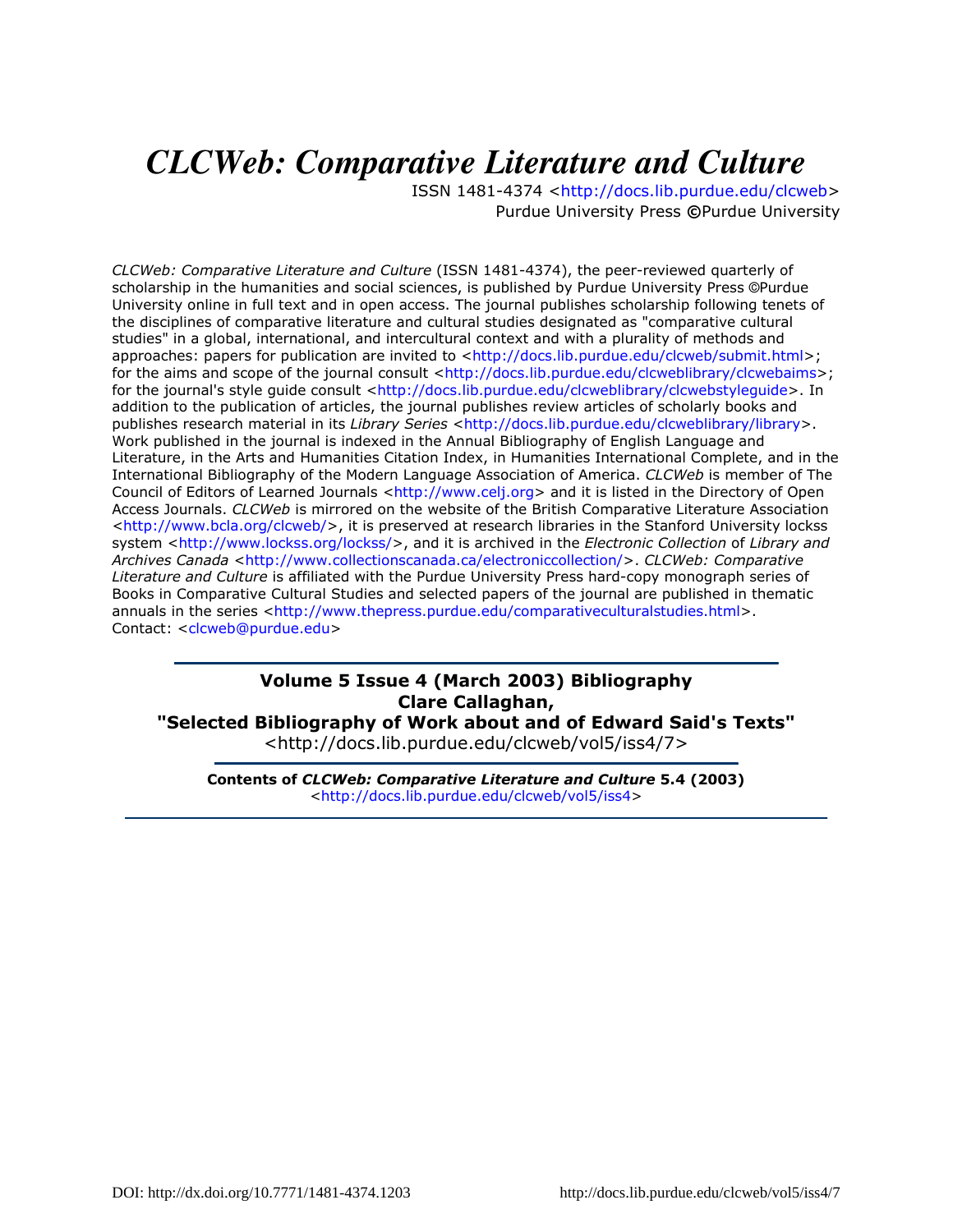## Clare Callaghan

## Selected Bibliography of Work about and of Edward Said's Texts

## 1) Bibliographies

Cultural Studies (Edward W. Said): <http://cobalt.lang.osaka-u.ac.jp/~krkvls/culstud.html>. popcultures.com (Edward W. Said): <http://www.popcultures.com/theorist.htm>. The Postcolonial Web (Edward W. Said):

 <http://www.scholars.nus.edu.sg/landow/post/poldiscourse/said/saidov.html>. themargins.net (Edward W. Said): <http://www.themargins.net/said.html>. Yahoo! Philosophers Said, Edward (1935-2003):

<http://dir.yahoo.com/Arts/Humanities/Philosophy/Philosophers/Said\_\_Edward\_\_1935\_20030/>.

## 2) A Bibliography of Edward W. Said's Works

### 2.1 Books

Said, Edward W. Joseph Conrad and the Fiction of Autobiography. Cambridge: Harvard UP, 1966.

- Said, Edward W. Beginnings: Intention and Method. New York: Basic, 1975.
- Said, Edward W. Orientalism. New York: Pantheon, 1978.
- Said, Edward W. The Question of Palestine. New York: Times Books, 1979.
- Said, Edward W., ed., Literature and Society. Baltimore: Johns Hopkins UP, 1980.
- Said, Edward W. Covering Islam: How the Media and the Experts Determine How We See the Rest of the World. New York: Pantheon, 1981.
- Said, Edward W. The World, the Text, and the Critic. Cambridge: Harvard UP, 1983.
- Said, Edward W. After the Last Sky: Palestinian Lives. Photographs by Jean Mohr. New York: Pantheon Books, 1986.
- Said, Edward W. Yeats and Decolonization. Cork: Cork UP and Field Day Pamphlets, 1988.
- Said, Edward W. Musical Elaborations. New York: Columbia UP, 1991.
- Said, Edward W. Culture and Imperialism. New York: Knopf/Random House, 1993.
- Said, Edward W. The Pen and the Sword: Conversations with David Barsamian. Monroe: Common Courage P, 1994.
- Said, Edward W. The Politics of Dispossession: The Struggle for Palestinian Self-Determination, 1969- 1994. New York: Pantheon Books, 1994.
- Said, Edward W. Representations of the Intellectual: the 1993 Reith lectures. New York: Pantheon Books, 1994.
- Said, Edward W. Peace and Its Discontents: Essays on Palestine in the Middle East Peace Process. New York: Vintage, 1995.
- Said, Edward W. Out of Place: a Memoir. New York: Knopf, 1999.
- Said, Edward W. The End of the Peace Process: Oslo and After. New York: Pantheon Books, 2000.
- Said, Edward W. Reflections on Exile and Other Essays. Cambridge: Harvard UP, 2000.
- Said, Edward W. Power, Politics, and Culture: Interviews with Edward W. Said. Ed. Gauri Viswanathan. New York: Pantheon Books, 2001.
- Said, Edward W., and Fuad Suleiman, eds. The Arabs Today: Alternatives for Tomorrow. Columbus: Forum Associates, 1973.
- Said, Edward W., Ibrahim Abu-Lughod, Janet L. Abu-Lughod, Muhammad Hallaj, and Elia Zureik. A Profile of the Palestinian People. Chicago: Palestine Human Rights Campaign, 1983.
- Said, Edward W. and Christopher Hitchens, eds. Blaming the Victims: Spurious Scholarship and the Palestinian Question. London: Verso, 1988.
- Said, Edward W., Terry Eagleton, and Fredric Jameson. Nationalism, Colonialism, and Literature. Minneapolis: U of Minnesota P, 1990.
- Said, Edward W., and David Barsamian. Culture and Resistance: Conversations with Edward W. Said. Cambridge: South End Press, 2003.

### 2.2 Papers

- Said, Edward W. "Conrad, Nostromo: Record and Reality." Approaches to the Twentieth Century Novel. Ed. John Unterecker. New York: Crowell, 1965. 108-52.
- Said, Edward W. "Configuration of Themes." Review of J. Hillis Miller's Poets of Reality: Six Twentieth Century Writers. Nation (30 May 1966): 659-61.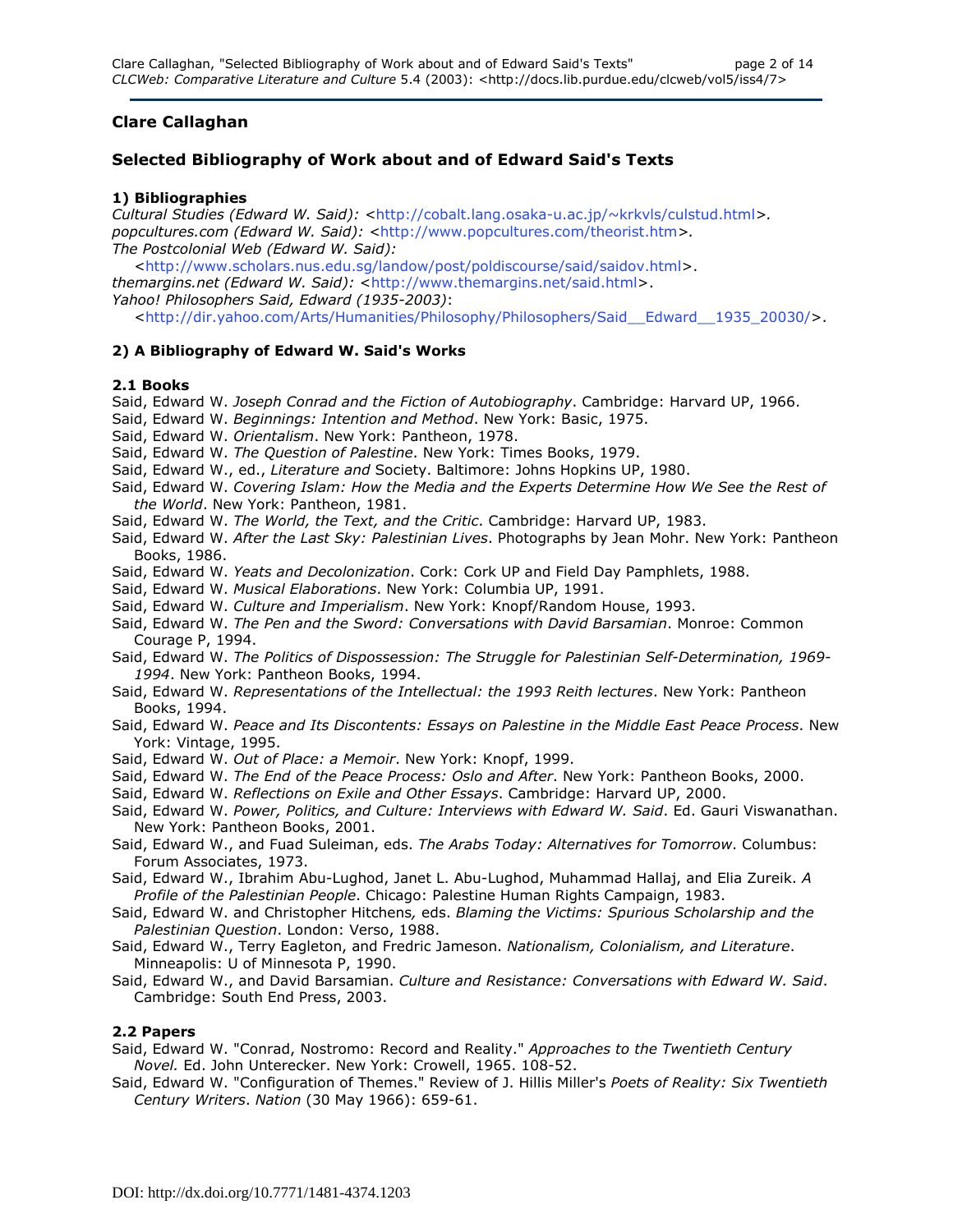Said, Edward W. "A Sociology of Mind." Review of Lucien Goldmann's The Hidden God: A Study of Tragic Vision in the Pensées of Pascal and the Tragedies of Racine. Partisan Review 33.3 (Summer 1966): 444-48.

- Said, Edward W. "Labyrinth of Incarnations: The Essays of Maurice Merleau-Ponty." The Kenyon Review 29.1 (January 1967): 54-68.
- Said, Edward W. "Vico, Autodidact and Humanist." The Centennial Review 11.3 (Summer 1967): 336- 52.

Said, Edward W. "Sense and Sensibility." Review of R.P. Blackmur's A Primer of Ignorance, E.D. Hirsch's Validity in Interpretation, and Georges Poulet's The Metamorphoses of the Circle. Partisan Review 34.4 (Fall 1967): 627-33.

- Said, Edward W. "The Totalitarianism of Mind." Review of Claude Lévi-Strauss' The Savage Mind . Kenyon Review 29.2 (1967): 256-68.
- Said, Edward W. "Beginnings." Salmagundi 2.4 (Fall 1968): 36-55.
- Said, Edward W. "Swift's Tory Anarchy." Eighteenth-Century Studies 3 (Autumn 1969): 48-66.
- Said, Edward W. "Narrative: Quest for Origins and Discovery of the Mausoleum." Salmagundi 12 (1970): 63-75.
- Said, Edward W. "Eight Books on Conrad." Victorian Studies 13.4 (June 1970): 429-33.
- Said, Edward W. "Molestation and Authority in Narrative Fiction." Aspects of Narrative. Ed. J. Hillis Miller. New York: Columbia UP, 1971. 47-68.
- Said, Edward W. "The Future of Palestine: A Palestinian View." The Arab World from Nationalism to Revolution. Ed. Abdeen Jabara and Janice Terry. Wilmette: Medina UP International, 1971.
- Said, Edward W. "Abecedarium Cultures: Structuralism, Absence, Writing." TriQuarterly 20 (1971): 33-71.
- Said, Edward W. "Linguistics and the Archeology of Mind." International Philosophical Quarterly 11.1 (March 1971): 104-34.
- Said, Edward W. "George Steiner's Extraterritorial: Papers on Literature and the Language Revolution." New York Times Book Review (1 August 1971): 1.
- Said, Edward W. "What is Beyond Formalism?" MLN: Modern Language Notes 86.6 (December 1971): 933-45.
- Said, Edward W. "Abecedarium Cultures: Structuralism, Absence, Writing." Modern French Criticism: From Proust and Valery to Structuralism. Ed. John K. Simon. Chicago: U of Chicago P, 1972. 341-92.
- Said, Edward W. Introduction. Adventures of Sherlock Holmes. New York: Washington Square P, 1972.
- Said, Edward W. "A Good Man Against Theories." Review of Paul Goodman's Speaking and Language: Defence of Poetry. New York Times Book Review (20 February 1972): 21-22.
- Said, Edward W. "Eclecticism and Orthodoxy in Criticism." Diacritics: A Review of Contemporary Criticism 2.1 (Spring 1972): 2-8.
- Said, Edward W. Review of Roland Barthes' Critical Essays and Mythologies . New York Times Book Review (30 July 1972): 5, 15.
- Said, Edward W. "Michel Foucault as an Intellectual Imagination." Boundary 2: A Journal of Postmodern Literature 1 (Autumn 1972): 1-36.
- Said, Edward W. "On Originality." Uses of Literature. Ed. Monroe Engel. Cambridge: Harvard UP, 1973. 49-65.
- Said, Edward W. "The Text as Practice and as Idea." MLN: Modern Language Notes 88.6 (December 1973): 1071-101.
- Said, Edward W. "Arabic Prose and Fiction Since 1948: An Introduction." Days of Dust. Ed. Halim Barakat. Trans. Trevor Le Gassick. Wilmette: Medina UP International, 1974, ix-xxxiv.
- Said, Edward W. "Conrad: The Presentation of Narrative." Novel: A Forum on Fiction 7 (1974): 116-32.
- Said, Edward W. "An Ethics of Language." Diacritics: A Review of Contemporary Criticism 4.2 (Summer 1974): 28-37.
- Said, Edward W. "The Text, the Word, the Critic." The Bulletin of the Midwest Modern Language Association 8.2 (1975): 1-23.
- Said, Edward W. "Chomsky and the Question of Palestine." Journal of Palestine Studies 4.3 (Spring 1975): 91-104.
- Said, Edward W. "Contemporary Fiction and Criticism." TriQuarterly 33 (Spring 1975): 231-56.
- Said, Edward W. Review of Harold Bloom's A Map of Misreading. New York Times Book Review (13 April 1975): 23- 25.
- Said, Edward W. "On Repetition." The Literature of Fact: Selected Papers from the English Institute.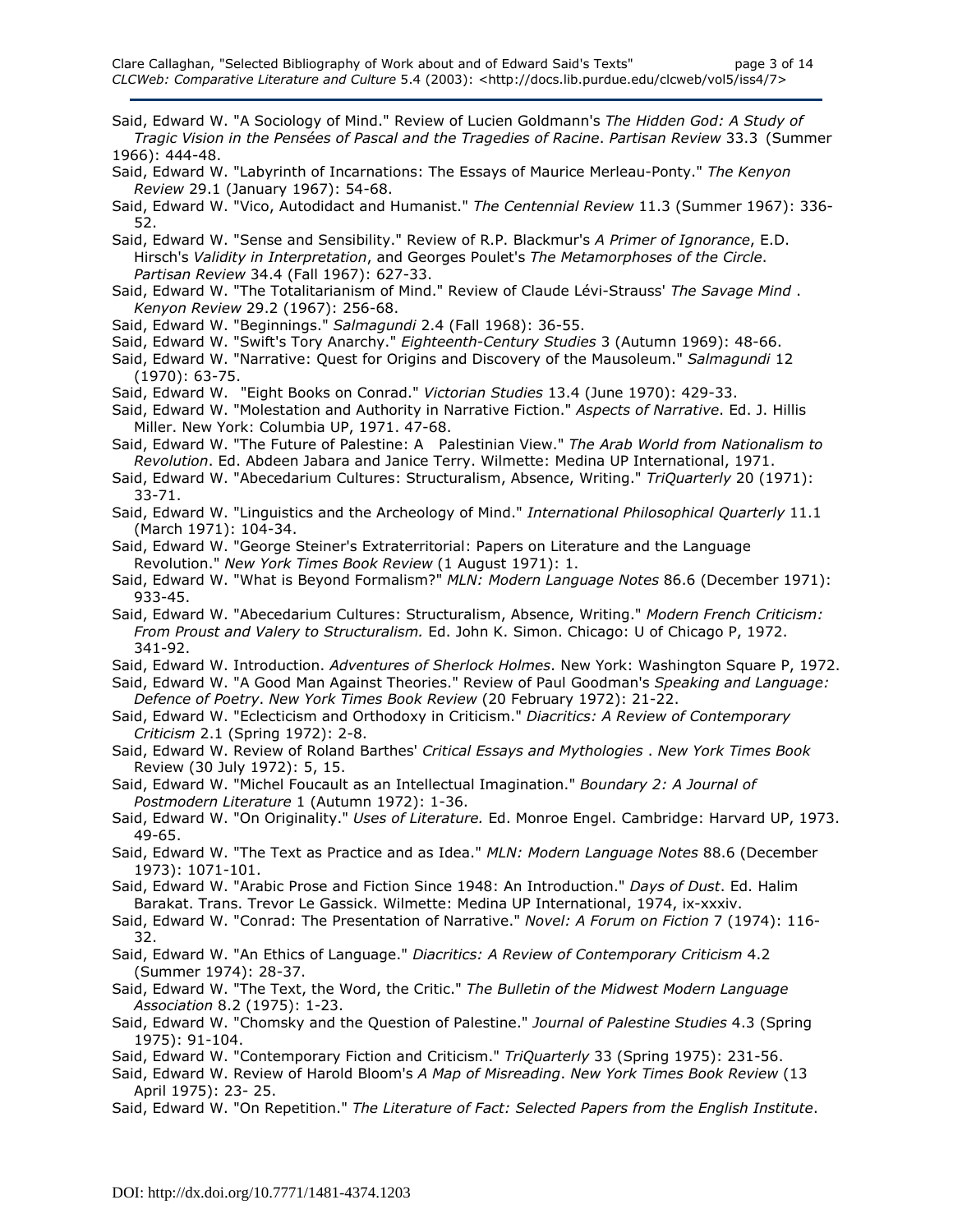Ed. Angus Fletcher. New York: Columbia UP, 1976. 135-58.

- Said, Edward W. "Conrad and Nietzsche." Joseph Conrad: A Commemoration. Ed. Norman Sherry. London: Macmillan, 1976. 65-76.
- Said, Edward W. "Roads Taken and Not Taken in Contemporary Criticism." Contemporary Literature 17 (1976): 327-48.
- Said, Edward W. "Between Chance and Determinism." Review of Bela Kiralyfalvi's György Lukács. TLS: Times Literary Supplement (6 February 1976): 126-27.
- Said, Edward W. " Interview with Diacritics." Diacritics 6.3 (Fall 1976): 30-47.
- Said, Edward W. "Vico on the Discipline of Bodies and Texts." MLN: Modern Language Notes 91.5 (October 1976): 817-26.
- Said, Edward W. "Raymond Schwab and the Romance of Ideas." Daedalus 105.1 (Winter 1976): 151-67.
- Said, Edward W. "Under Western Eyes." Review of M.M. Badawi's A Critical Introduction to Modern Arabic Poetry. TLS: Times Literary Supplement (10 December 1976): 1559-60.
- Said, Edward W. "Conrad and Nietzsche." Joseph Conrad: A Commemoration. Ed. Norman Sherry. New York: Harper, 1977. 65-76.
- Said, Edward W. "Orientalism." Georgia Review 31.1 (Spring 1977): 162-206.
- Said, Edward W. "The Problem of Textuality: Two Exemplary Positions." Critical Inquiry 4 (1978): 673-714.
- Said, Edward W. "Rashid Hussein." The World of Rashid Hussein: A Palestinian Poet in Exile. Ed. Kemal Boullata and Mirène Ghossein. Detroit: Arab-American University Graduates, 1979.
- Said, Edward W. "The Text, the World, the Critic." Textual Strategies: Perspectives in Post-Structuralist Criticism. Ed. Josue V. Harari. Ithaca: Cornell UP, 1979. 161-88.
- Said, Edward W. "Islam, Orientalism and the West: An Attack on Learned Ignorance." Time (16 April 1979): 54.
- Said, Edward W. "The Acre and the Goat." New Statesman (11 May 1979): 685-88.
- Said, Edward W. "Reflections on Recent American 'Left' Literary Criticism." Boundary 2: A Journal of Postmodern Literature and Culture 8.1 (Fall 1979): 11-30.
- Said, Edward W. "Reflections on Recent American 'Left' Literary Criticism." Boundary 2: A Journal of Postmodern Literature and Culture 8.1 (Fall 1979): 11-30.
- Said, Edward W. "Zionism from the Standpoint of Its Victims." Social Text 1 (Winter 1979): 7-58.
- Said, Edward W. Preface. Literature and Society. Baltimore: Johns Hopkins UP, 1980.
- Said, Edward W. "Islam, the Philological Vocation, and French Culture: Renan and Massignon." Islamic Studies: A Tradition and Its Problems . Ed. Malcolm H. Kerr. Malibu: Undena Publications, 1980. 53-72.
- Said, Edward W. "Literary Lives." Review of Ian Watt's Conrad in the Nineteenth Century. New York Times Book Review (9 March 1980): 1, 23-24.
- Said, Edward W. "Islam Through Western Eyes." Nation (26 April 1980): 488-92.
- Said, Edward W. "The Palestine Question and the American Context." Arab Studies Quarterly 29.2 (Spring 1980): 127-49.
- Said, Edward W. Review of Leila Ahmed's Edward W. Lane: A Study of His Life and Work and of British Ideas of the Middle East in the Nineteenth Century. Middle East Journal 34.3 (Summer 1980): 364-65.
- Said, Edward W. "Peace and Palestinian Rights." Trialogue 24 (Summer- Fall 1980): 12-15.
- Said, Edward W. "Inside Islam: How the Press Missed the Story." Current 230 (February 1981): 44- 56.
- Said, Edward W. "Ending Ambiguity: Reflections on the Palestinians." Nation (5 December 1981): 601-05.
- Said, Edward W. "Lord Kim." Review of John McClure's Kipling and Conrad: The Colonial Fiction . Inquiry 5.1 (7 & 21 December 1981): 31-32.
- Said, Edward W. "Reflections on Recent American 'Left' Criticism." The Question of Textuality:
- Strategies of Reading in Contemporary American Criticism. Ed. William V. Spanos, Paul Bové, and Daniel O'Hara. Bloomington: Indiana UP, 1982. 11- 30.
- Said, Edward W. "The Text, the World, the Critic." The Horizon of Literature. Ed. Paul Hernadi. Lincoln: U of Nebraska P, 1982. 125-55.
- Said, Edward W. "Opponents, Audiences, Constituencies, and Community." Critical Inquiry 9.1 (September 1982): 1-26.
- Said, Edward W. "Travelling Theory." Raritan: A Quarterly Review 1.3 (Winter 1982): 41-67.
- Said, Edward W. "The Music Itself: Glenn Gould's Contrapuntal Vision." Glenn Gould: By Himself and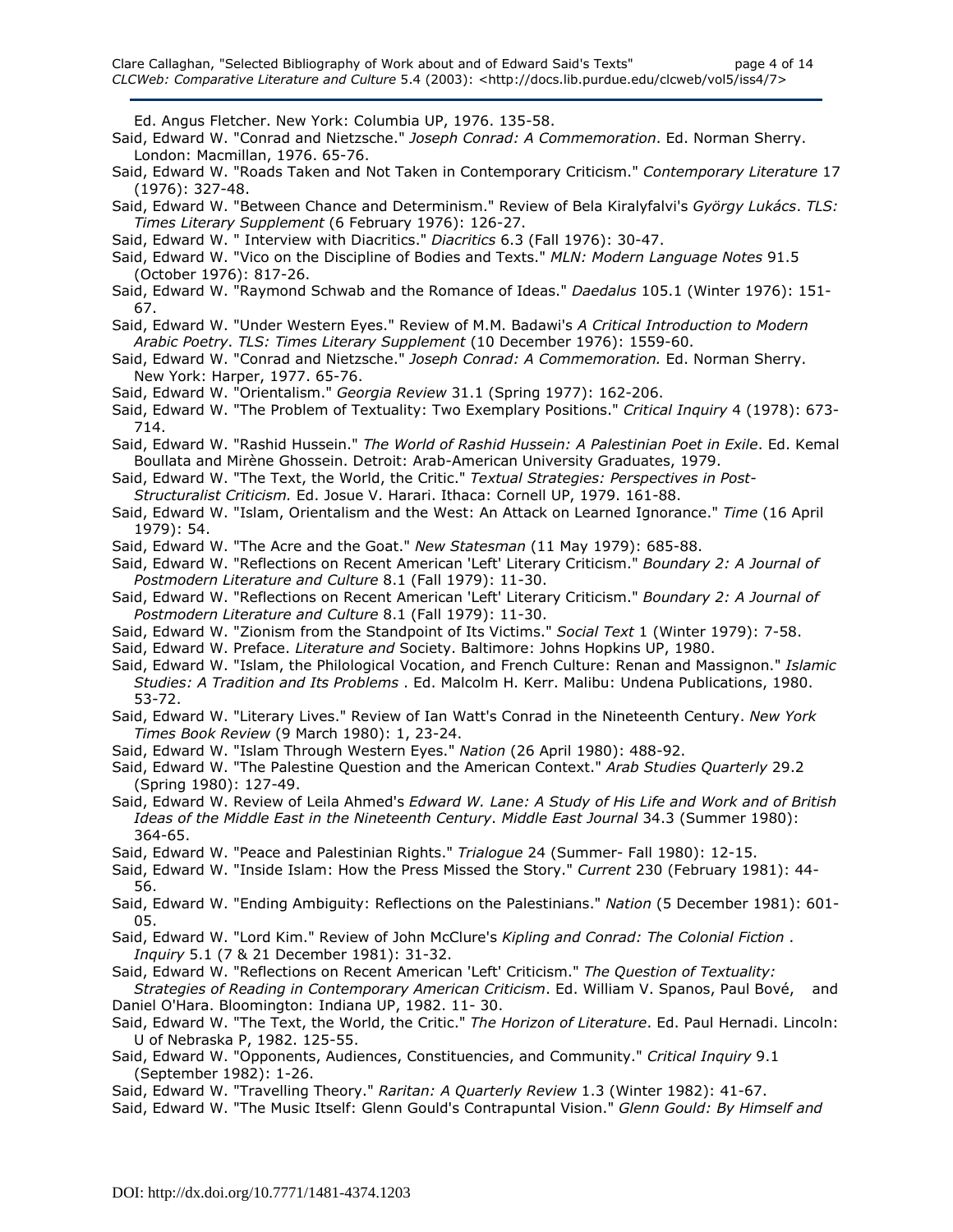His Friends. Ed. John McGreevy. Garden City: Doubleday, 1983. 45-54.

- Said, Edward W." Hanna K.: Palestine with a Human Face." Village Voice (11 October 1983): 1, 45. Said, Edward W. "Secular Criticism." Raritan: A Quarterly Review 2.3 (1983): 1-26.
- Said, Edward W. "Palestinians in the Aftermath of Beirut." Journal of Palestine Studies 12.2 (Winter 1983): 3-9.
- Said, Edward W. "The Remaking of a Writer." Review of Zdzislaw Najder's Joseph Conrad: A Chronicle and The Collected Letters of Joseph Conrad. Ed. Frederick R. Karl and Lawrence Davies. New York Times Book Review (11 December 1983): 7, 30.
- Said, Edward W. "'Our' Lebanon." Nation (18 February 1984): 180-81.
- Said, Edward W. "The Future of Criticism." MLN: Modern Language Notes 99.4 (September 1984): 951-58.
- Said, Edward W. "The Mind of Winter: Reflections on Life in Exile." Harper's Magazine (September 1984): 49-55.
- Said, Edward W. "Michel Foucault, 1927-1984." Raritan: A Quarterly Review 4.2 (Fall 1984): 1-11.

Said, Edward W. "Reflections on Exile." Granta 13 (Autumn 1984): 159-72.

- Said, Edward W. "Seeing Through the Story." Review, Benita Parry, Conrad and Imperialism: Ideological Boundaries and Visionary Frontiers and Cedric Watt, The Deceptive Text: An Introduction to Covert Plots. TLS: Times Literary Supplement (12 October 1984): 11-49.
- Said, Edward W. "John Berger." Twentieth Century British Literature. Ed. Harold Bloom. New York: Chelsea House Publishers, 1985. Vol 1, 185-87.
- Said, Edward W. "Opponents, Audiences, Constituencies and Community." Postmodern Culture. Ed. Hal Foster. London: Pluto P, 1985.
- Said, Edward W. "Orientalism Reconsidered." Europe and Its Others. Ed. Francis Baxter, Peter Hulme, Margaret Iverson, and Diana Loxley. Colchester: U of Essex, 1985. 14-27.
- Said, Edward W. "In the Shadow of the West." Wedge 7-8 (Winter-Spring 1985): 4-11.
- Said, Edward W. "Himself Observed." Review of George Steiner: A Reader. Nation (2 March 1985): 244-46.
- Said, Edward W. "An Ideology of Difference." Critical Inquiry 12.1 (Autumn 1985): 38-58.
- Said, Edward W. "Orientalism Reconsidered" Cultural Critique 1 (Fall 1985): 89-107.
- Said, Edward W. "Orientalism Reconsidered" Race & Class 27.2 (Autumn 1985): 1-15.
- Said, Edward W. "Conspiracy of Praise." Review of Joan Peters' From Time Immemorial. Nation (19 October 1985): 381-84, 386.
- Said, Edward W. "How Not to Get Gored." Review of Ernest Hemingway's The Dangerous Summer. London Review of Books (21 November 1985): 19-20.
- Said, Edward W. "Foucault and the Imagination of Power." Foucault: A Critical Reader. Ed. David Couzens Hoy. Oxford: Blackwell, 1986. 149-55.
- Said, Edward W. "Edward Said with Salman Rushdie." Videorecording. Writers in Conversation 28. London: ICA Video, 1986.
- Said, Edward W. "Secular Criticism." Critical Theory Since 1965. Ed. Hazard Adams and Leroy Searle. Tallahassee: Florida State UP, 1986. 605-22.
- Said, Edward W. "Beirut Elegy." Harper's Magazine (January 1986): 16-18.
- Said, Edward W. "Intellectuals in the Post-Colonial World." Salmagundi 70-71 (Spring-Summer 1986): 44-64.
- Said, Edward W. "America and Libya." London Review of Books (8 May 1986): 3.
- Said, Edward W. "Dreams of Omniscience." Review of Andrew Martin's The Knowledge of Ignorance: From Genesis to Jules Verne . TLS: Times Literary Supplement (30 May 1986): 599.
- Said, Edward W. "Michael Walzer's Exodus and Revolution: A Canaanite Reading." Arab Studies Quarterly 8.3 (Summer 1986): 289-303.
- Said, Edward W. "The Essential Terrorist." Review of Ed. Benjamin Netanyahu, Terrorism: How the West Can Win. Nation (14 June 1986): 828-33.
- Said, Edward W. "The Horizon of R.P. Blackmur." Raritan: A Quarterly Review 6.2 (1986): 29-50.
- Said, Edward W. "Burdens of Interpretation and the Question of Palestine." Journal of Palestine Studies 16.1 (Autumn 1986): 29-37.
- Said, Edward W. "Music." Nation (25 October 1986): 415-18.
- Said, Edward W. "Books & the Arts: Our Holiday Lists." Nation (27 December 1986): 746.
- Said, Edward W. "On Palestinian Identity: A Conversation with Salman Rushdie." New Left Review 160.9 (1986): 63-80.
- Said, Edward W. "An Interview with Edward W. Said." By Gary Hentzi and Anne McClintock. Critical Texts 3.2 (Winter 1986): 6-13.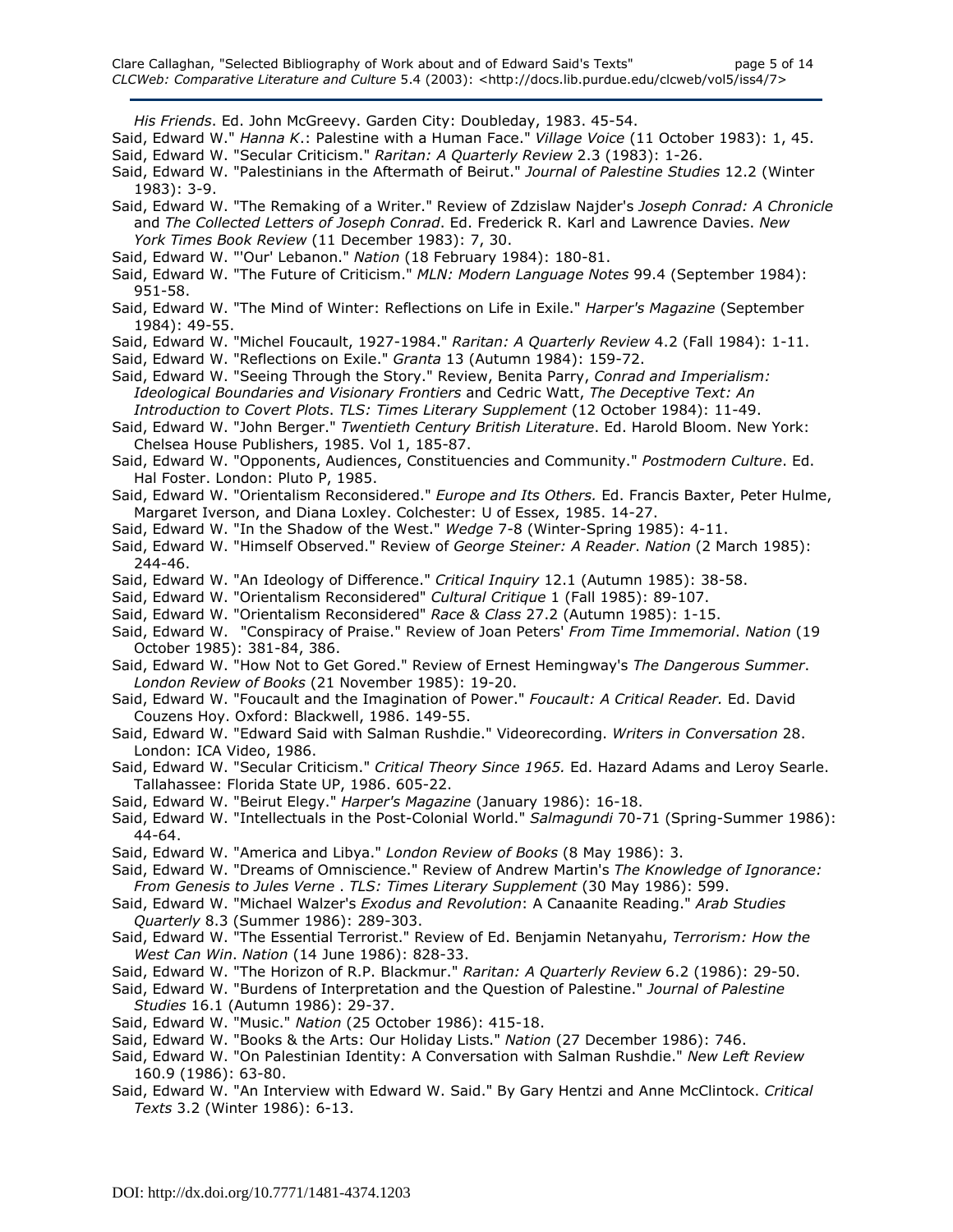- Said, Edward W. "Michael Walzer's Exodus and Revolution: A Canaanite Reading." Grand Street 5.2 (Winter 1986): 86-106.
- Said, Edward W. "Music: Die Walklüre, Aida, X." Nation 6 (December 1986): 648-52.
- Said, Edward W. "Interview." Criticism in Society: Interviews with Jacques Derrida, Northrop Frye, Harold Bloom, Geoffrey Hartman. Frank Kermode, Edward Said, Barbara Johnson, Frank Lenrtricchia and J. Hillis Miller. By Imre Salusinszky. New York: Methuen, 1987. 120-48.
- Said, Edward W. "The Imperial Spectacle." Grand Street 6.2 (Winter 1987): 82-104.

Said, Edward W. "Edward Said: An Exile's Exile." By Matthew Stevenson. Progressive 51.2 (February 1987): 30-34.

Said, Edward W. "Interpreting Palestine." Harper's Magazine (March 1987): 19-22.

Said, Edward W. "Interview: Edward Said." By J. Murphy. Red Bass 12 (1987): 29.

- Said, Edward W. "Kim: The Pleasures of Imperialism." Raritan: A Quarterly Review 7.2 (1987): 27-64.
- Said, Edward W. "Music: The Barber of Seville, Don Giovanni." Nation (26 September 1987): 318-20.
- Said, Edward W. "Music: Glenn Gould at the Metropolitan Museum." Nation (7 November 1987): 533-35.
- Said, Edward W. "Miami Truce." Review of David Rieff's Going to Miami: Exiles, Tourists and Refugees in the New America and Joan Didion's Miami. London Review of Books (10 December 1987): 3, 5-6.
- Said, Edward W. "Crisis [in Orientalism]." Modern Criticism and Theory: A Reader. Ed. David Lodge. London: Longman, 1988. 295-309.
- Said, Edward W. "Michel Foucault, 1927-1984." After Foucault: Humanistic Knowledge, Postmodern Challenges. Ed. Jonathon Arac. New Brunswick: Rutgers UP, 1988. 1-11.
- Said, Edward W. "The Problem of Textuality: Two Exemplary Positions." Twentieth Century Literary Theory: A Reader. Ed. K.M. Newton. New York: St. Martin's Press, 1988. 165-170.
- Said, Edward W. "Spurious Scholarshlp and the Palestinian Question." Race & Class 29.3 (Winter 1988): 23-39.
- Said, Edward W. "Orientalism Revisited." [Interview] Middle East Research & Information Project [Merip Reports] 150 (January-February 1988): 2-36.
- Said, Edward W. "Alexander the Brilliant." Review of Alexander Cockburn's Corruptions of Empire. London Review of Books (18 February 1988): 17.
- Said, Edward W. "Last Dispatches from the Border Country: Raymond Willlams, 1921-1988." Nation (5 March 1988): 310.
- Said, Edward W. "Through Gringo's Eyes: With Conrad in Latin America." Harper's Magazine (April 1988): 70-72.
- Said, Edward W. "Identity, Negation and Violence." New Left Review (September-October 1988): 46- 60.
- Said, Edward W. "American Intellectuals and the Middle East." [Interview] Social Text 19 (Fall 1988): 37.
- Said, Edward W. "The Quest for Gillo Pontecorvo." Interview 18.11 (November 1988): 90-93.
- Said, Edward W. "Music: Giulio Cesare." Nation (14 November 1988): 505-08.
- Said, Edward W. "Jane Austen and Empire." Raymond Williams: Critical Perspectives. Ed. Terry Eagleton. Boston: Northeastern UP, 1989. 150-164.
- Said, Edward W. "Yeats and Decolonization." Remaking History. Ed. Barbara Kruger and Phil Mariani. Seattle: Bay P, 1989. 3-29.
- Said, Edward W. "Orientalizing the Oriental." Contemporary Critical Theory. Ed. Dan Latimer. San Diego: Harcourt Brace Jovanovich, 1989. 253-77.
- Said, Edward W. "Representing the Colonized: Anthropology's Interlocutors." Critical Inquiry 15.2 (Winter 1989): 205-25.
- Said, Edward W. "Dealing with Rushdie's 'Complicated Mixture'." Washington Post (27 February 1989): A9.
- Said, Edward W. "Music: Bluebeard's Castle, Erwartung." Nation (6 March 1989): 314-17.
- Said, Edward W. "The Satanic Verses and Democratic Freedoms." Black Scholar 20.2 (March-April 1989): 17-18.
- Said, Edward W. "Music: Falstaff, Barenboim Conducts." Nation (10 April 1989): 498-500.
- Said, Edward W. Review of Paul Buhle's C.L.R. James: The Artist as Revolutionary. New Left Review (May-June 1989): 126-28.
- Said, Edward W. "The Discourse of the Orient." Literature in the Modern World: Critical Essays and Documents. Ed. Dennis Walder. Oxford: Oxford UP & Open UP, 1990. 234-44.
- Said, Edward W. "Yeats and Decolonization." Literature in the Modern World: Critical Essays and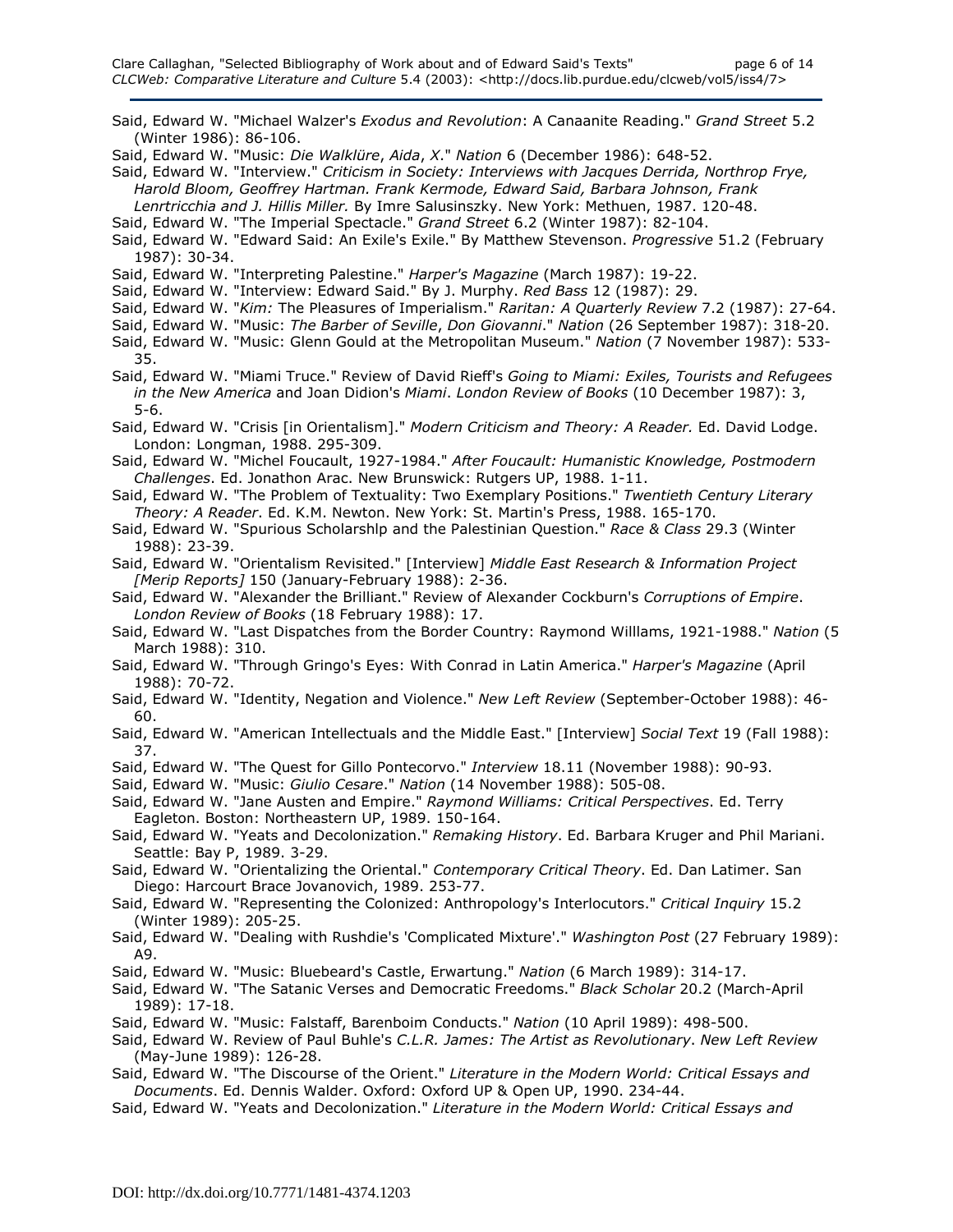Documents. Ed. Dennis Walder. Oxford: Oxford UP & Open UP, 1990. 34-41.

Said, Edward W. "Figures, Configurations, Transfigurations." Polygraph 4 (1990): 9-34.

- Said, Edward W. "Third-World Intellectuals and Metropolitan Culture." Raritan: A Quarterly Review 9.3 (Winter 1990): 27-50.
- Said, Edward W. "Narrative, Geography and Interpretation." New Left Review (March-April 1990): 81-97.
- Said, Edward W. "Figures, Configurations, Transfigurations." Race and Class 32 (July-September 1990): 1-16.
- Said, Edward W. "Embargoed Literature." Nation (17 September 1990): 278-80.
- Said, Edward W. "Literature, Theory and Commitment." Crisscrossing Boundaries in African Literatures. Ed. Kenneth Harrow, Jonathon Ngaté, and Clarisse Zimra. Washington: Three Continents, 1991. 65-70.
- Said, Edward W. Identity, Authority and Freedom: The Potentate and the Traveller. Cape Town: U of Cape Town, 1991.
- Said, Edward W. "Identity, Authority and Freedom: The Potentate and the Traveller." Pretexts: Studies in Writing and Culture 3.1-2 (1991): 67-81.
- Said, Edward W. "Criticism, Culture, and Performance: An Interview with Edward Said." By B. Marranca. Performing Arts Journal 37 (January 1991): 21-42.
- Said, Edward W. "The Politics of Knowledge." Raritan: A Quarterly Review 11.1 (Summer 1991): 17-31.
- Said, Edward W. "Figures, Configurations, Transfigurations." Journal of English and Foreign Languages 7-8 (June-December 1991): 41-59.
- Said, Edward W. "Patriotism." Nation (15 July 1991): 116.
- Said, Edward W. "The Old Lie." New Statesman & Society (12 July 1991): 22-24.
- Said, Edward W. "Korngold: Die Tote Stadt, Beethoven: Fidelio, John Adams: The Death of Klinghoffer." Nation (11 November 1991): 596-600.
- Said, Edward W. "Jane Austen and Empire." Contemporary Marxist Literary Criticism. Ed. Francis Mulhern. London: Longman, 1992. 97-113.
- Said, Edward W. "The Politics of Knowledge." Debating P.C.: The Controversy Over Political Correctness on College Campuses. Ed. Paul Berman. New York: Laurel, 1992. 172-89.
- Said, Edward W. "Peace and the Middle East." Journal of Communication Inquiry 16.1 (Winter 1992): 5-19.
- Said, Edward W. "Culture and the Vultures." Times Higher Education Supplement (24 January 1992): 15-19.
- Said, Edward W. and Robert K. Kellner. "Criticism: Self-Criticism" Lingua Franca: The Review of Academic Life 2.3 (February-March 1992): 37-43.
- Said, Edward W. "Iphigenia at Aulis & the Bacchae." Grand Street 11.2 (Spring 1992): 151-73.
- Said, Edward W. "Palestine, Then and Now." Harper's Magazine (December 1992): 47-55.
- Said, Edward W. "Figures, Configurations, Transfigurations." New Historical Literary Study: Essays on Reproducing Texts, Representing History. Ed. Jeffrey N. Cox and Larry J. Reynolds. Princeton: Princeton UP, 1993. 316-30.
- Said, Edward W. "Nationalism, Human Rights, and Interpretation." Raritan: A Quarterly Review 12.3 (Winter 1993): 26-51.
- Said, Edward W. "Gay and Pepusch: The Beggar's Opera." Nation (25 January 1993): 99-100.
- Said, Edward W. "Radical Chic." By Zoe Heller. Independent on Sunday (London) Review Supplement (7 February 1993): 10-12.
- Said, Edward W. "Orientalism and After: An Interview with Edward Said." By A. Beezer and P. Osborne. Radical Philosophy 63 (Spring 1993): 22-32.
- Said, Edward W. "An Interview with Edward W. Said." By Joseph A. Buttigieg and Paul A. Bové. Boundary 2: An International Journal of Literature and Culture 2 0.1 (Spring 1993): 1-25.
- Said, Edward W. "Hostile Territory." Anne Karpf. Guardian (London) Supplement (23 June 1993): 4-5.
- Said, Edward W. "Intellectual Exile: Expatriates and Marginals." Independent (8 July 1993): 16.
- Said, Edward W. "Representations of the Intellectual." Independent (24 June 1993): 24.
- Said, Edward W. "Professionals and Amateurs." Independent (15 July 1993): 14.
- Said, Edward W. "Speaking Truth to Power." Independent (22 July 1993): 12.
- Said, Edward W. "Intellectual Exile: Expatriates and Marginals." Grand Street 12.3 (Fall 1993): 112- 24.
- Said, Edward W. "Conversation with Edward Said." By E. Wachtel. Queen's Quarterly 100.3 (Fall 1993): 665-74.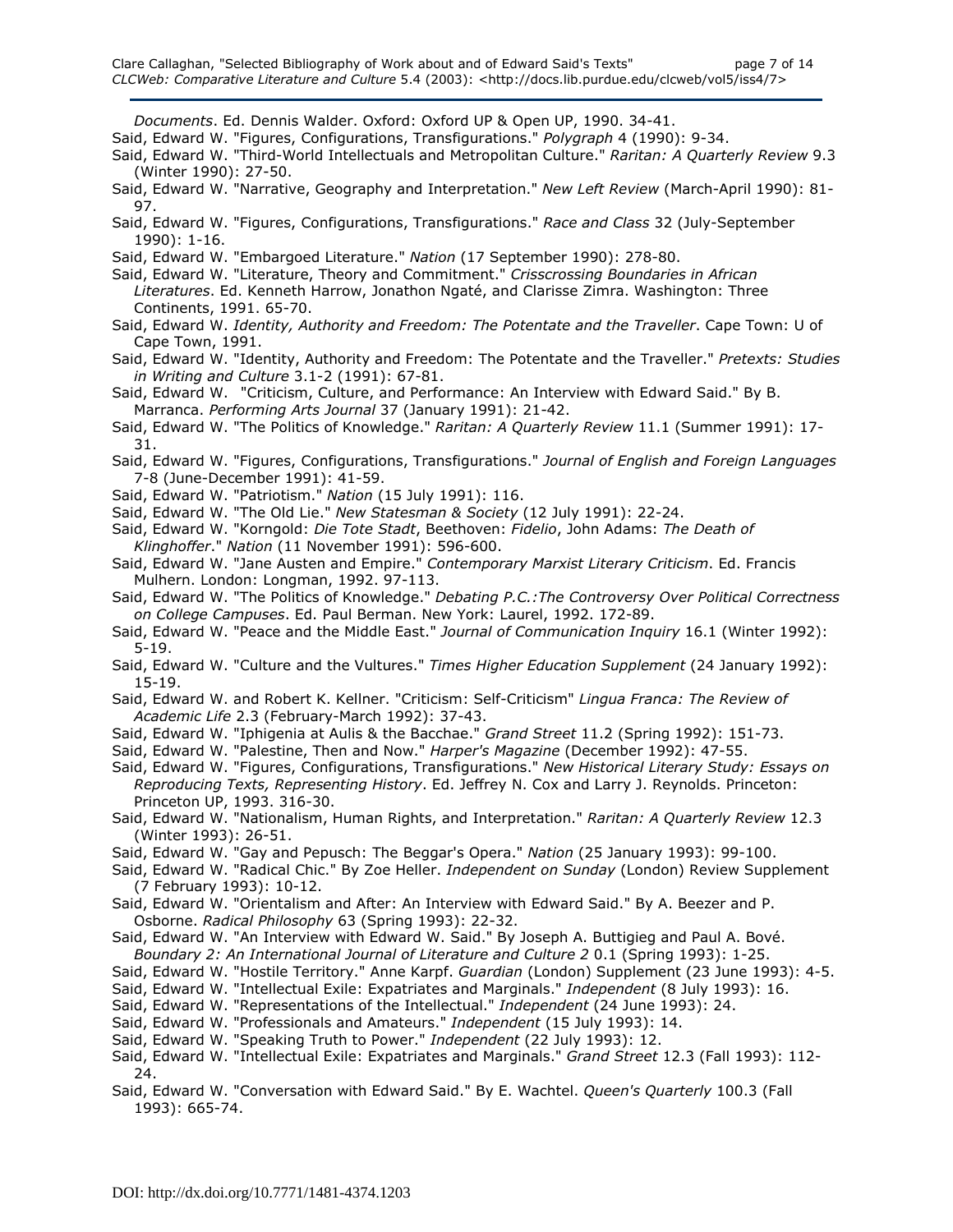Said, Edward W. "A Palestinian Versailles." Progressive 57.12 (1993): 22-26.

- Said, Edward W. "The Politics of Knowledge." Falling into Theory: Conflicting Views on Reading Literature. Ed. David H. Richter and Gerald Graff. Boston: Bedford, 1994. 193-203.
- Said, Edward W. "Traveling Theory Reconsidered." Critical Reconstructions: The Relationship of Fiction and Life. Ed. Robert M. Polhemus and Roger Henkle. Stanford: Stanford UP, 1994. 251-65.
- Said, Edward W. "Gods that Always Fail." Raritan: A Quarterly Review 13.4 (Spring 1994): 1-13.
- Said, Edward W., Bruce Robbins, Mary Louise Pratt, Jonathan Arac, and R. Radhakrishnan. "Edward
- Said's Culture and Imperialism: A Symposium." Social Text 40 (Fall 1994): 1-24.
- Said, Edward W. "Identity, Authority, and Freedom: The Potentate and the Traveler." Boundary 2: A Journal of Postmodern Literature and Culture 21.3 (Fall 1994): 1-18.
- Said, Edward W. "Music as Gesture." Nation (17 January 1994): 65-68.
- Said, Edward W. "Adorno as Lateness Itself." Apocalypse Theory and the Ends of the World. Ed. Malcolm Bull. Oxford: Blackwell, 1995. 264-81.
- Said, Edward W. "Embargoed Literature." Between Languages and Cultures: Translation and Cross-Cultural Texts. Ed. Anurdha Dingwaney and Carol Maier. Pittsburgh: U of Pittsburgh P, 1995. 97-
- 102.
- Said, Edward W. "Culture and Imperialism." The Realist Novel. Ed.Dennis Walder. London: Routledge, 1995. 253-57.
- Said, Edward W. "On Jean Genet's Late Works." Imperialism and Theatre: Essays on World Theatre, Drama and Performance. Ed. J. Ellen Gainor. London: Routledge, 1995. 230-42.
- Said, Edward W. "Orientalism." The Post-Colonial Studies Reader. Ed. Bill Ashcroft, Gareth Griffiths, and Helen Tiffin. London: Routledge, 1995. 87-91.
- Said, Edward W. "Orientalism, an Afterword." Raritan: A Quarterly Review 14.3 (Winter 1995): 32-59.
- Said, Edward W. "Symbols versus Substance: A Year after the Declaration of Principles." By Mouin Rabbani. Journal of Palestine Studies 24.2 (Winter 1995): 60-72.
- Said, Edward W. "What is Islam?" By Alexander Cockburn. New Statesman & Society (10 February 1995): 20-22.
- Said, Edward W. "Contra Mundum." Review of Eric Hobsbawn's Age of Extremes: The Short 20th Century 1914-1991. London Review of Books (9 March 1995): 22-23.
- Said, Edward W. "From Orientalism." Contemporary Postcolonial Theory: A Reader. Ed. Padmini Mongia. London: Arnold, 1996. 20-36.
- Said, Edward W. "The Novel as Beginning Intention: Nostromo." Joseph Conrad. Ed. Elaine Jordan. New York: St. Martin's, 1996. 103-15.
- Said, Edward W. "Intellectuals in the Post-Colonial World." The New Salmagundi Reader. Ed. Robert Boyers and Peggy Boyers. Syracuse: Syracuse UP, 1996. 428-49.
- Said, Edward W., John Lukacs, and Conor Cruise O'Brien. "Intellectuals in the Post-Colonial World: Response and Discussion." The New Salmagundi Reader. Ed. Robert Boyers and Peggy Boyers. Syracuse: Syracuse UP, 1996. 450-67.
- Said, Edward W. Review of Judith Miller's God Has Ninety-Nine Names: Reporting from a Militant Middle East. Nation (12 August 1996): 28-32.
- Said, Edward W. "Fury of the Dispossessed." Observer (London) (29 September 1996): 23.
- Said, Edward W. "Jane Austen and Empire." Mansfield Park and Persuasion. Ed. Judy Simons. New York: St. Martin's, 1997. 107-23.
- Said, Edward W. "Overlapping Territories, Intertwined Histories." Twentieth-Century Literary Theory: A Reader. Ed. K.M. Newton. New York: St. Martin's, 1997. 284-93.
- Said, Edward W. "The Real Meaning of the Hebron Agreement." Journal of Palestine Studies 26.3 (Spring 1997): 31-36.
- Said, Edward W. "Theater, Opera, and Society: The Director's Perspective." Grand Street 62.1 (Summer 1997): 192-207.
- Said, Edward W. "In the Chair." Review of Peter Ostwald's Glenn Gould: The Ecstasy and the Tragedy of Genius and Norman Lebrecht's When the Music Stops: Managers, maestros and the Corporate
- Murder of Classical Music. London Review of Books (17 July 1997): 3, 5-6. Said, Edward W. "Bombs and Bulldozers." Nation (8 September 1997): 4-5.
- Said, Edward W. "Così fan tutte at the Limits." Grand Street 62.2 (Fall 1997): 93-106.
- Said, Edward W. "From Silence to Sound and Back Again: Music, Literature, and History." Raritan: A Quarterly Review 17.2 (Fall 1997): 1-21.
- Said, Edward W. "The Politics of Knowledge." Contemporary Literary Criticism: Literary and Cultural Studies. Ed. Robert Con Davis and Ronald Schleifer. New York: Longman, 1998. 158-65.
- Said, Edward W. "Opera Opposed to Opera: Così fan tutte and Fidelio." Profession (1998): 23-29.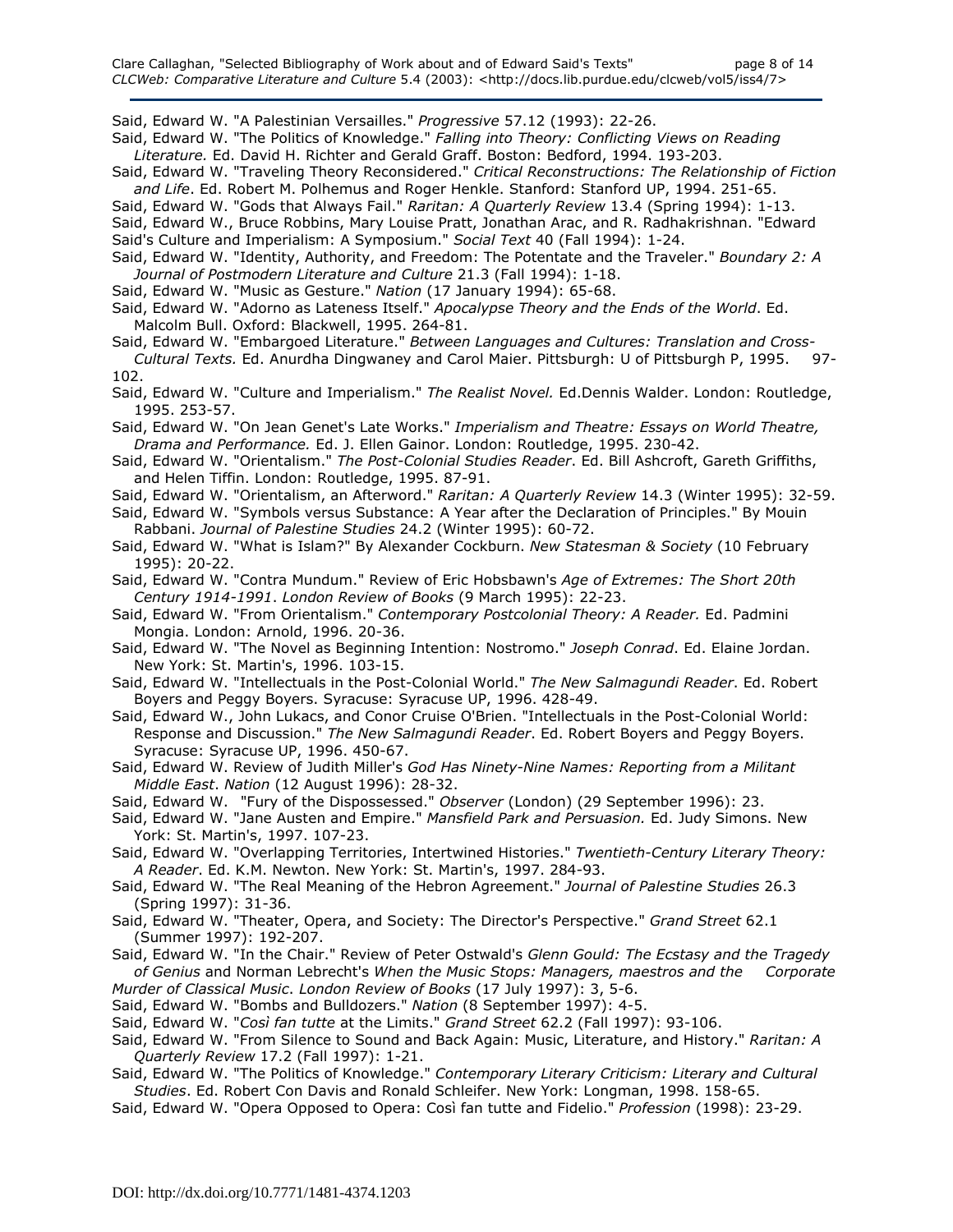- Said, Edward W. "Edward Said Talks to Jacqueline Rose." By Jacqueline Rose. Critical Quarterly 40.1 (Spring 1998): 72-89.
- Said, Edward W. "Between Worlds. Edward Said Makes Sense of His Life." London Review of Books (7 May 1998): 3, 5-7.
- Said, Edward W. "The Panic of the Visual: A Conversation with Edward W. Said." W.J.T. Mitchell. Boundary 2: An International Journal of Literature and Culture 2 5.2 (Summer 1998): 11-33.
- Said, Edward W. and Daniel Barenboim. "Daniel Barenboim and Edward Said: A Conversation." Raritan: A Quarterly Review 18.1 (Summer 1998): 1-31.
- Said, Edward W. "The Franco-American Dialogue: A Late-Twentieth-Century Reassessment." Traveling Theory: France and the United States. Ed. Ieme Van der Poel, Sophie Bertho, and Ton Hoenselaars. Madison: Fairleigh Dickinson UP 1999. 134-56.
- Said, Edward W. "The Presidency of the Modern Language Association:-A Reply." PMLA: Publications of the Modern Language Association of America 114.1 (January 1999): 106-07.
- Said, Edward W. "The One-State Solution." New York Times Magazine (10 January 1999): 36-39.
- Said, Edward W. "An Interview with Edward Said." By Mark LeVine. Tikkun 14.2 (March-April 1999): 11-15.
- Said, Edward W. "Edward W. Said." By David Barsamian. Progressive 63.4 (April 1999): 34-38.
- Said, Edward W. "On Writing a Memoir." London Review of Books (29 April 1999): 8-11.
- Said, Edward W. "Not all the Way to the Tigers: Britten's 'Death in Venice'." Critical Quarterly 41.2 (Summer 1999): 46-54.
- Said, Edward W. "Tony Tanner." Critical Quarterly 41.2 (Summer 1999): 44-45.
- Said, Edward W. "Leaving Palestine." New York Review of Books (23 September 1999): 35-38.
- Said, Edward W. "International Books of the Year and the Millennium." TLS: Times Literary Supplement (3 December 1999): 7.
- Said, Edward W. "Invention, Memory, and Place." Critical Inquiry 26.2 (Winter 2000): 175-92.
- Said, Edward W. "Presidential Address 1999: Humanism and Heroism." PMLA: Publications of the Modern Language Association of America 115.3 (May 2000): 285-91.
- Said, Edward W. "Glenn Gould, the Virtuoso as Intellectual." Raritan: A Quarterly Review 20.1 (Summer 2000): 1-16.
- Said, Edward W. "Globalizing Literary Study." PMLA: Publications of the Modern Language Association of America 116.1 (January 2001): 64-68.
- Said, Edward W. "The Book, Critical Performance, and the Future of Education." Pretexts: Literary and Cultural Studies 10.1 (July 2001): 9-19.

## 3) A Bibliography of Studies about Edward W. Said's Works

- Ahluwalia, Pal. "Edward Said: The Burdens of the Public Intellectual." New Literatures Review 32 (Winter 1996): 71-78.
- Arac, Jonathan. "Criticism between Opposition and Counterpoint." Boundary 2: An International Journal of Literature and Culture 25.2 (Summer 1998): 55-69.
- Arac, Jonathan. "Criticism between Opposition and Counterpoint." Edward Said and the Work of the Critic: Speaking Truth to Power. Ed. Paul A. Bové. Durham: Duke UP, 2000. 66-77.
- Ashcroft, Bill and Pal Ahluwalia. Edward Said: The Paradox of Identity. London: Routledge, 1999.
- Ashcroft, Bill. "Conversation with Edward Said." New Literatures Review 32 (Winter 1996): 3-21.
- Bangura, Ahmed Sheikh. The Politics of Representation: Islam and the Sub-Saharan African Novel. PhD Dissertation. Edmonton: U of Alberta, 1994.
- Bauman, Emily. "Re-Dreaming Colonial Discourse: Postcolonial Theory and the Humanist Project." Critical Quarterly 40.3 (Autumn 1998): 79-89.
- Behdad, Ali. "Orientalism after Orientalism." L'Esprit Createur 34.2 (Summer 1994): 3-11.
- Bernasconi, Robert. "Philosophy's Paradoxical Parochialism: The Reinvention of Philosophy as Greek." Cultural Readings of Imperialism: Edward Said and the Gravity of History. Ed. Keith Ansell-
- Pearson, Benita Parry, and Judith Squires. New York: St. Martin 's, 1997. 212-26.
- Blue, Gregory. "On Alain Grosrichard, The Sultan's Court: European Fantasies of the East." Comparative Criticism: An Annual Journal 22 (2000): 231-42.
- Bobzin, Hartmut. "'Satanische Philologie'? Die deutsche 'Orientalistik' und Reaktionen auf sie aus dem Orient." Zur Geschichte und Problematik der Nationalphilologien in Europa. Ed. Frank Fürbeth, Pierre Krügel, Ernst Metzner, and Olaf Müller. Tübingen: Niemeyer, 1999. 963-73.
- Brennan, Tim. "Places of Mind, Occupied Lands: Edward Said and Philology." Edward Said: A Critical Reader. Ed. Michael Sprinker. Cambridge: Blackwell, 1992. 74-95.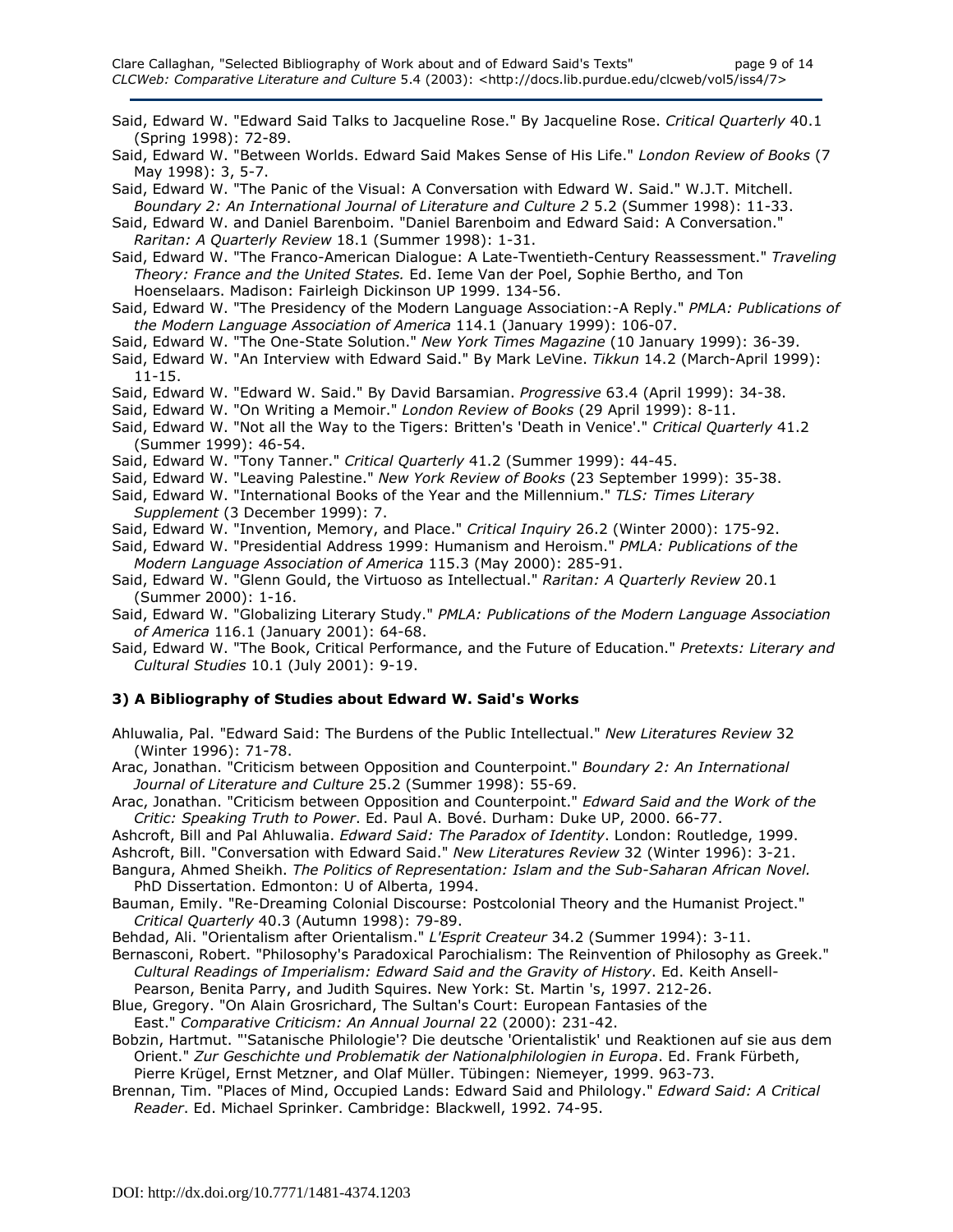Brown, Homer Obed. "Review Article on Said's 'Beginnings: Intention and Method'." MLN: Modern Language Notes 91.5 (October 1976): 1141-49. Bruns, Gerald L. "Review Article: 'Edward Said's Beginnings." Philological Quarterly 57 (1978): 255-65.

Buttigieg, Joseph A. and Paul A. Bové. "An Interview with Edward W. Said." Boundary 2: An International Journal of Literature and Culture 20.1 (Spring 1993): 1-25.

Chatterjee, Partha. "Their own Words? An Essay for Edward Said." Edward Said: A Critical Reader. Ed. Michael Sprinker. Cambridge: Blackwell, 1992.

Chrisman, Laura. "Gendering Imperial Culture: King Solomon's Mines and Feminist Criticisms." Cultural Readings of Imperialism: Edward Said and the Gravity of History. Ed. Keith Ansell- Pearson, Benita Parry, and Judith Squires. New York: St. Martin 's, 1997. 290-304.

Chrisman, Laura. "Imperial Space, Imperial Place: Theories of Empire and Culture in Frederic Jameson, Edward Said and Gayatri Spivak." New Formations: A Journal of Culture/Theory/Politics 34 (Summer 1998): 53-69.

Cochran, Terry. "The Matter of Language." Edward Said and the Work of the Critic: Speaking Truth to Power. Ed. Paul A. Bové. Durham: Duke UP, 2000. 7 8-96. Corral, Wilfrido H. "Carta de California:

Los trapos limpios del crítico Edward Said." Cuadernos Hispanoamericanos 601-602 (July-August 2000): 243-49.

Cumings, Susan G. "'Outing' the Hidden Other: Stranger-Women in the Work of Toni Morrison." Dissent and Marginality: Essays on the Borders of Literature and Religion. Ed. Kiyoshi Tsuchiya. Houndmills: Macmillan, 1997. 45-57.

Dahab, F. Elizabeth. "On Edward Said, Scholar and Public Intellectual." CLCWeb: Comparative Literature and Culture 5.4 (2003): <http://docs.lib.purdue.edu/clcweb/vol5/iss4/1/>.

Dasenbrock, Reed Way. "Word-World Relations: The Work of Charles Altieri and Edward Said." New Orleans Review 12.1 (Spring 1985): 92-96.

Davis, Robert Con. "Theorizing Opposition: Aristotle, Greimas, Jameson, Said." L'Esprit Créateur 27.2 (Summer 1987): 5-18.

Dutton, Michael and Peter Williams. "Translating Theories: Edward Said on Orientalism, Imperialism and Alterity." Southern Review: Literary and Interdisciplinary Essays 26.3 (November 1993): 314-57.

Eagleton, Terry. "Text, Ideology, Realism." Literature and Society. Ed. Edward W. Said. Baltimore: Johns Hopkins UP, 1980. 149-73.

Easthope, Antony. "Bhabha, Hybridity, and Identity." Textual Practice 12.2 (Summer 1998): 341-48.

Eid, Haidar. "The Real(Modern)ist Novel." Literator: Tydskrif vir Besondere en Vergelykende Taal-en Literatuurstudie/Journal of Literary Criticism, ComparativeLinguistics and Literary Studies 20.2 (August 1999): 17-30.

Enkvist, Inger. "Juan Goytisolo: A Special Kind of Orientalism." Readerly/Writerly Texts: Essays on Literature, Literary/Textual Criticism, and Pedagogy 5.1-2 (Fall-Summer 1997-1998): 15-71.

Forsdick, Charles. "Traveling Concepts: Postcolonial Approaches to Exoticism." Paragraph: A Journal of Modern Critical Theory 24.3 (November 2001): 12-29.

Fox, Richard G. "East of Said." Edward Said: A Critical Reader. Ed. Michael Sprinker. Cambridge: Blackwell, 1992.

Gare, Arran E. "Understanding Oriental Cultures." Philosophy East and West: A Quarterly of Comparative Philosophy 45.3 (July 1995): 309-28.

Ghazoul, Ferial J. "The Resonance of the Arab-Islamic Heritage in the Work of Edward Said." Edward Said: A Critical Reader. Ed. Michael Sprinker. Cambridge: Blackwell, 1992. 15-29.

Graf, E.C. "When an Arab Laughs in Toledo: Cervantes's Interpellation of Early Modern Spanish Orientalism." Diacritics: A Review of Contemporary Criticism 29.2 (Summer 1999): 68-85.

Griffiths, Gareth. "The Post-Colonial Project: Critical Approaches and Problems." New National and Post-Colonial Literatures: An Introduction. Ed. Bruce King. Oxford: Clarendon, 1996. 164-77.

Harlow, Barbara. "The Palestinian Intellectual and the Liberation of the Academy." Edward Said: A Critical Reader. Ed. Michael Sprinker. Cambridge: Blackwell, 1992.

Harlow, Barbara. "Sappers in the Stacks: Colonial Archives, Land Mines, and Truth Commissions." Edward Said and the Work of the Critic: Speaking Truth to Power. Ed. Paul A. Bové. Durham: Duke UP, 2000. 165-86.

Hart, William D. Edward Said and the Religious Effects of Culture. Cambridge: Cambridge UP, 2000.

Hart, William D. Religious Traditions and Secular Criticism: Edward Said as Cultural Critic. PhD Dissertation. Princeton: Princeton U, 1994.

Hentzi, Gary and Anne McClintock. "An Interview with Edward W. Said." Critical Texts: A Review of Theory and Criticism 3.2 (Winter 1986): 6-13.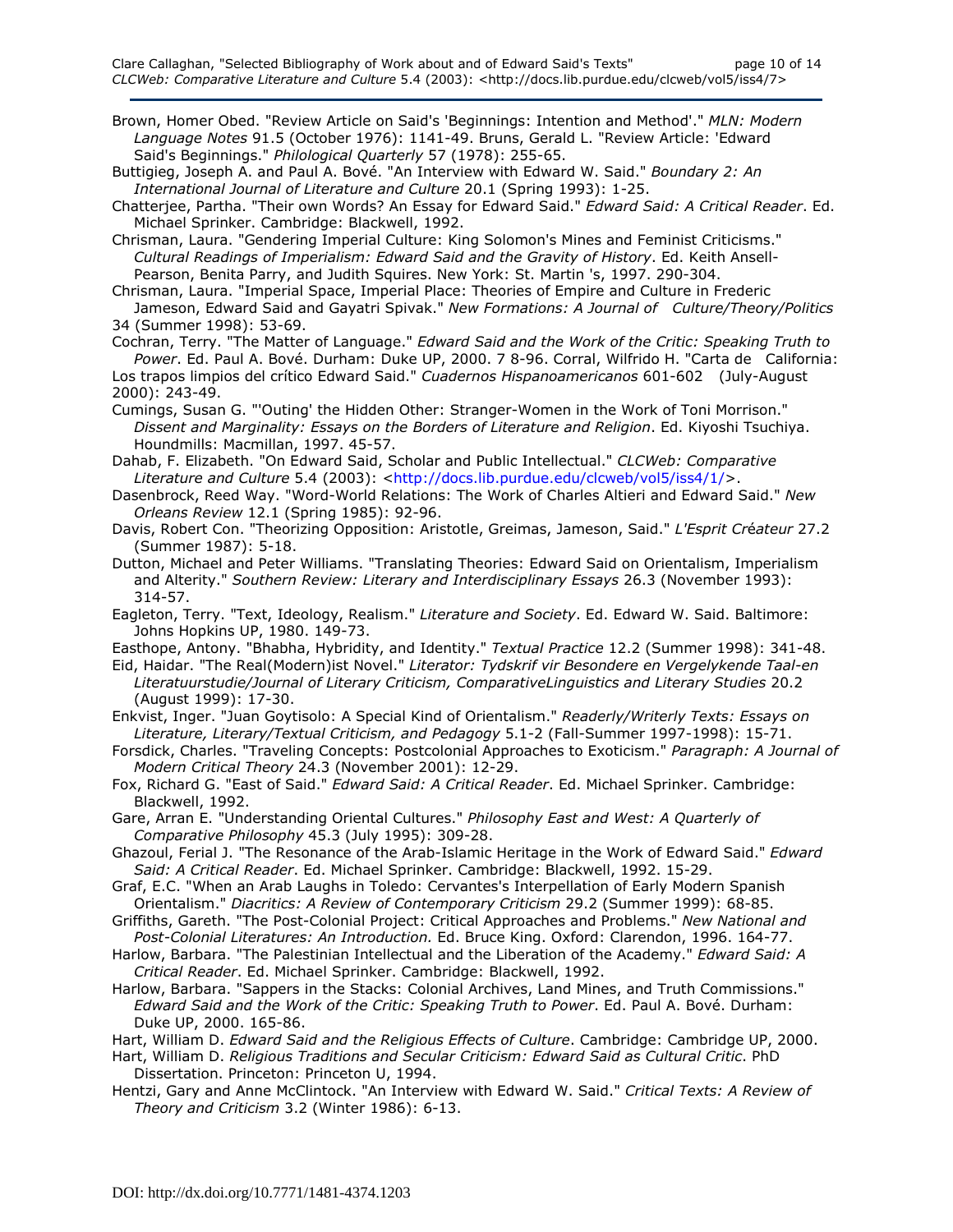- Higgins, John. "'Criticism and Democracy': An Interview with Edward W. Said." Pretexts: Literary and Cultural Studies 10.2 (November 2001): 153-61. '
- Hildreth, Martha L. "Lamentations on Reality: A Response to John M. Mackenzie's 'Edward Said and the Historians'." Nineteenth-Century Contexts 19.1 (Spring 1995): 65-73.
- Hinz, Catherina and Isolde Kurz. "From Orientalism to Post-Orientalism: Middle Eastern and South Asian Perspectives." Thamyris: Mythmaking from Past to Present 3.2 (Autumn 1996): 335-65.
- Hovsepian, Nubar. "Connections with Palestine." Edward Said: A Critical Reader. Ed. Michael Sprinker. Cambridge: Blackwell, 1992.
- Hulme, Peter. "Subversive Archipelagos: Colonial Discourse and the Break-Up of Continental Theory." Dispositio/n: American Journal of Cultural Histories and Theories 14.36-38 (1989): 1-23.
- Hussein, Abdi Ahmed. Criticism and Society: The Role of the Intellectual in the Work of Edward Said. PhD Dissertation. Knoxville : U of Tennessee, 1992.
- Hussein, Abdirahman A. Edward Said: Criticism and Society. London: Verso, 2002.
- Ibish, Hussein Y. Nationalism as an Ethical Problem for Postcolonial Theory. PhD Dissertation. Amherst: U of Massachusetts Amherst, 2002.
- JanMohamed, Abdul R. "Worldliness-without-World, Homelessness-as-Home: Toward a Definition of the Specular Border Intellectual." Edward Said: A Critical Reader. Ed. Michael Sprinker. Cambridge: Blackwell, 1992. 96-120.
- Jarah, Nouri. "Edward Said Discusses 'Orientalism,' Arab Intellectuals, Reviving Marxism, and Myth in Palestinian History." Trans. Brigitte Caland and Elie Chalala. Aljadid: A Review & Record of Arab Culture and Arts 5.28 (Summer 1999): 4-6.
- Jewsiewicki, Bogumil and V.Y. Mudimbe. "For Said: Why even the Critic of Imperialism Labors under Western Skies." Transition: An International Review 63 (1994): 34-50.
- Jewsiewicki, Bogumil and V.Y. Mudimbe. "La Diaspora et l'héritage culturel de l'impérialisme comme lieu de discours critique et de représentation du monde." Canadian Journal of African Studies/Revue Canadienne des Etudes Africaines 28.1 (1994): 89-100.
- Karatani, Kojin. "Uses of Aesthetics: After Orientalism." Edward Said and the Work of the Critic: Speaking Truth to Power. Ed. Paul A. Bové. Durham: Duke UP, 2000. 139-51.
- Karatani, Kojin. "Uses of Aesthetics: After Orientalism." Boundary 2: An International Journal of Literature and Culture 25.2 (Summer 1998): 145-60.
- Khalidi, Rashid I. "Edward W. Said and the American Public Sphere: Speaking Truth to Power." Boundary 2: An International Journal of Literature and Culture 25.2 (Summer 1998): 161-77.
- Khalidi, Rashid I. "Edward W. Said and the American Public Sphere: Speaking the Truth to Power." Edward Said and the Work of the Critic: Speaking Truth to Power. Ed. Paul A. Bové. Durham: Duke UP, 2000. 152-64.
- Khawjah, Ghaliyah." Ishraqat Idward Sa'id wa-al-Istishraq." Dahesh Voice/Sawt Dahish 8.2 (Autumn 2002): 67-75.
- Kohlhammer, Siegfried. "Populistisch, antiwissenschaftlich, erfolgreich: Edward Saids Orientalismus." Merkur: Deutsche Zeitschrift für Europäisches Denken 56.4.636 (2002): 289-99.
- Latimer, Dan. "The Politics of Literary Theory: An Evanston Memoir." Southern Humanities Review 18.2 (Spring 1984): 129-47.
- Lele, Jayant. "Orientalism and the Social Sciences." Orientalism and the Postcolonial Predicament: Perspectives on South Asia. Ed. Carol A. Breckenridge and Peter van der Veer. Philadelphia: U of Pennsylvania P, 1993. 45-75.
- Locke, Ralph P. "Exoticism and Orientalism in Music: Problems for the Worldly Critic." Edward Said and the Work of the Critic: Speaking Truth to Power. Ed. Paul A. Bové. Durham: Duke UP, 2000.
- Ludden, David. "Orientalist Empiricism: Transformations of Colonial Knowledge." Orientalism and the Postcolonial Predicament: Perspectives on South Asia. Ed. Carol A. Breckenridge and Peter van der
- Veer. Philadelphia: U of Pennsylvania P, 1993. 250-78.
- Mackenzie, John M. "A Reply to My Critics." Nineteenth-Century Contexts 1995, 19.1 (Spring 1995): 91-100.
- Mackenzie, John M. "Edward Said and the Historians." Nineteenth-Century Contexts 18.1 (Spring 1994): 9-25.
- Marranca, Bonnie, Marc Robinson, and Una Chaudhuri. "Criticism, Culture, and Performance: An Interview with Edward Said." Performing Arts Journal 13.1.37 (January 1991): 21-42.

Marranca, Bonnie, Marc Robinson, and Una Chaudhuri. "Criticism, Culture, and Performance." Conversations on Art and Performance. Ed. Bonnie Marranca and Gautam Dasgupta. Baltimore: Johns Hopkins UP, 1999. 148-69.

Marrouchi, Mustapha Ben T. "The Critic as Dis/Placed Intelligence: The Case of Edward Said."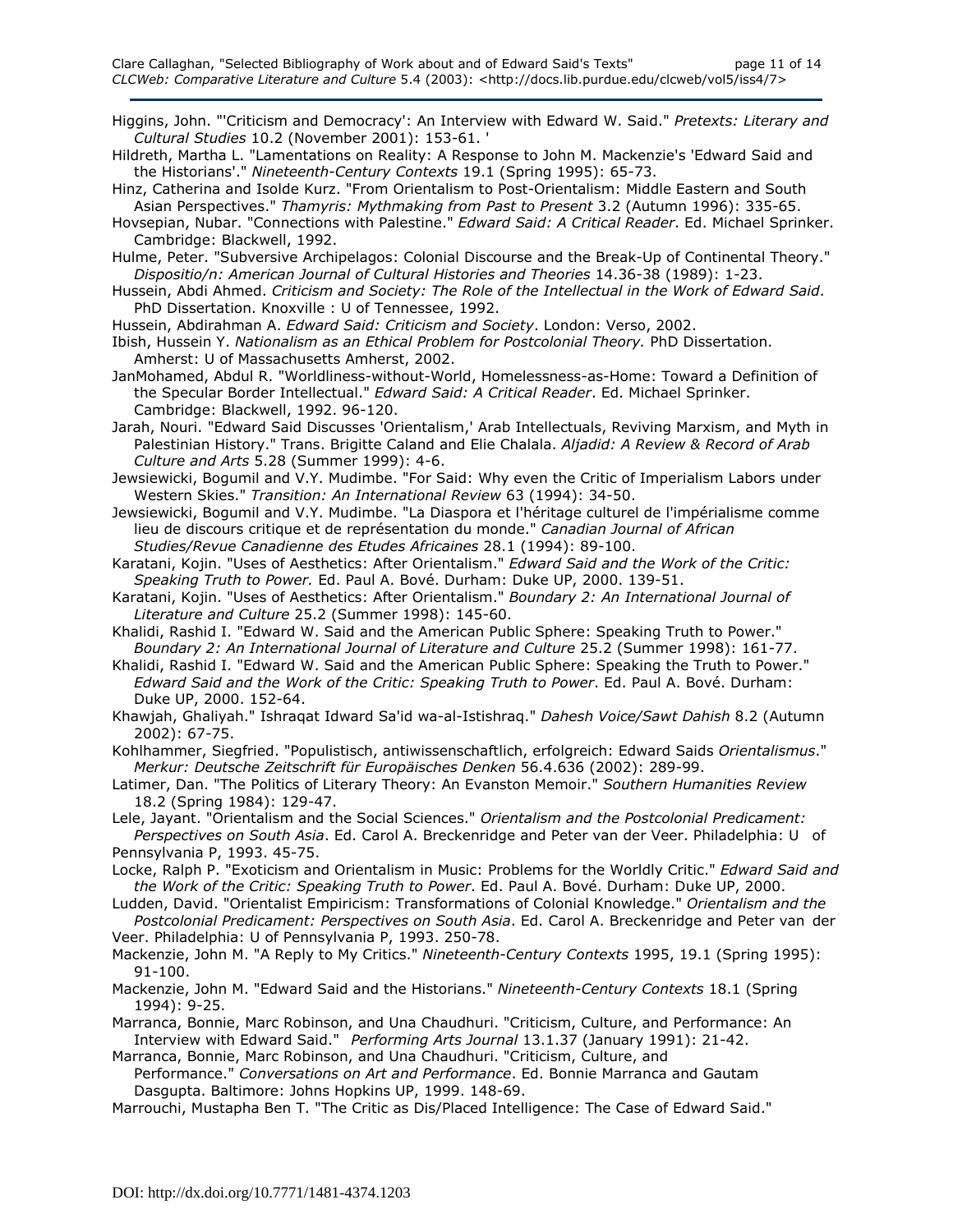Diacritics: A Review of Contemporary Criticism 21.1 (Spring 1991): 63-74.

Marrouchi, Mustapha. "Counternarratives, Recoveries, Refusals." Boundary 2: An International Journal of Literature and Culture 25.2 (Summer 1998): 205-57.

- Marrouchi, Mustapha. "Counternarratives, Recoveries, Refusals." Edward Said and the Work of the Critic: Speaking Truth to Power. Ed. Paul A. Bové. Durham: Duke UP, 2000. 187-228.
- McLoughlin, Seán. "Researching Muslim Minorities: Some Reflections on Fieldwork in Britain." Journal of Semitic Studies Supplement 12 (2000): 175-91.
- Menon, Nivedita. "Orientalism and After." Public Culture 6.1 (Fall 1993): 65-76.
- Merod, Jim. "The Sublime Lyrical Abstractions of Edward W. Said." Boundary 2: An International Journal of Literature and Culture 25.2 (Summer 1998): 119-43.
- Merod, Jim. "The Sublime Lyrical Abstractions of Edward W. Said." Edward Said and the Work of the Critic: Speaking Truth to Power. Ed. Paul A. Bové. Durham: Duke UP, 2000. 114-38.
- Mitchell, W.J.T. "The Panic of the Visual: A Conversation with Edward W. Said." Boundary 2: An International Journal of Literature and Culture 25.2 (Summer 1998): 11-33.
- Mitchell, W.J.T. "The Panic of the Visual: A Conversation with Edward W. Said." Edward Said and the Work of the Critic: Speaking Truth to Power. Ed. Paul A. Bové. Durham: Duke UP, 2000. 31-50.
- Miyoshi, Masao. "Sites of Resistance in the Global Economy." Cultural Readings of Imperialism: Edward Said and the Gravity of History. Ed. Keith Ansell-Pearson, Benita Parry, and Judith Squires. New York: St. Martin 's, 1997. 49-66.

Moore-Gilbert, Bart. "Beyond Orientalism? Culture, Imperialism and Humanism." Wasafiri: Journal of Caribbean, African, Asian and Associated Literatures and Film 23 (July 1996): 8-13.

- Moore-Gilbert, Bart. "Which Way Post-Colonial Theory?: Current Problems and Future Prospects." History of European Ideas 18.4 (July 1994): 553-70.
- Moore-Gilbert, Bart. Postcolonial Theory: Contexts, Practices, Politics. London: Verso, 1997.
- Mufti, Aamir R. "Auerbach in Istanbul: Edward Said, Secular Criticism, and the Question of Minority Culture." Critical Inquiry 25.1 (Autumn 1998): 95-125.
- Mufti, Aamir R. "Auerbach in Istanbul : Edward Said, Secular Criticism, and the Question of Minority Culture." Edward Said and the Work of the Critic: Speaking Truth to Power. Ed. Paul A. Bové. Durham: Duke UP, 2000. 229-56.
- O'Hanlon, Rosalind and David Washbrook. "After Orientalism: Culture, Criticism, and Politics in the Third World." Comparative Studies in Society and History 34.1 (January 1992): 141-67.
- O'Hara, Daniel. "Criticism Worldly and Otherworldly: Edward W. Said and the Cult of Theory." Boundary 2: A Journal of Postmodern Literature and Culture 1984 12.3-13.1 (Spring-Fall 1984): 379-403.
- Otterspeer, Willem. "The Vulnerabilities of an Honest Broker: Edward Said and the Problems of Theory." Oriental Prospects: Western Literature and the Lure of the East. Ed. C.C. Barfoot and Theo D'haen. Amsterdam: Rodopi, 1998. 189-98.
- Parry, Benita. "Overlapping Territories and Intertwined Histories: Edward Said's Postcolonial Cosmopolitanism" Edward Said: A Critical Reader. Ed. Michael Sprinker. Cambridge: Blackwell, 1992.
- Pasto, James. "Islam's 'Strange Secret Sharer': Orientalism, Judaism, and the Jewish Question." Comparative Studies in Society and History 40.3 (July 1998): 437-74.
- Pick, Lucy K. "Edward Said: Orientalism and the Middle Ages." Medieval Encounters: Jewish, Christian and Muslim Culture in Confluence and Dialogue 5.3 (1999): 265-357.
- Polan, Dana. "Art, Society and 'Contrapuntal Criticism': A Review of Edward Said's Culture and Imperialism." CLIO: A Journal of Literature, History, and the Philosophy of History 24.1 (Fall 1994): 69-79.
- Porter, Dennis. "Orientalism and Its Problems." The Politics of Theory. Ed. Francis Barker, Peter Hulme, Margaret Iverson, Dianna Loxley. Colchester: U of Essex , 1983. 179-93.
- Robbins, Bruce. "The East is a Career: Edward Said and the Logics of Professionalism." Edward Said: A Critical Reader. Ed. Michael Sprinker. Cambridge: Blackwell, 1992.
- Robbins, Bruce. "The Seduction of the Unexpected: On Imperialism and History." Nineteenth-Century Contexts 19.1 (Spring 1995): 75-79.
- Robbins, Bruce. "Secularism, Elitism, Progress and Other Transgressions: On Edward Said's 'Voyage In'." Cultural Readings of Imperialism: Edward Said and the Gravity of History. Ed. Keith Ansell- Pearson, Benita Parry, and Judith Squires. New York: St. Martin's, 1997. 67-87.
- Rodgers, Terence. "Restless Desire: Rider Haggard, Orientalism and the New Woman." Women: A Cultural Review 10.1 (Spring 1999): 35-46.
- Rose, Jacqueline. "Edward Said Talks to Jacqueline Rose." Edward Said and the Work of the Critic: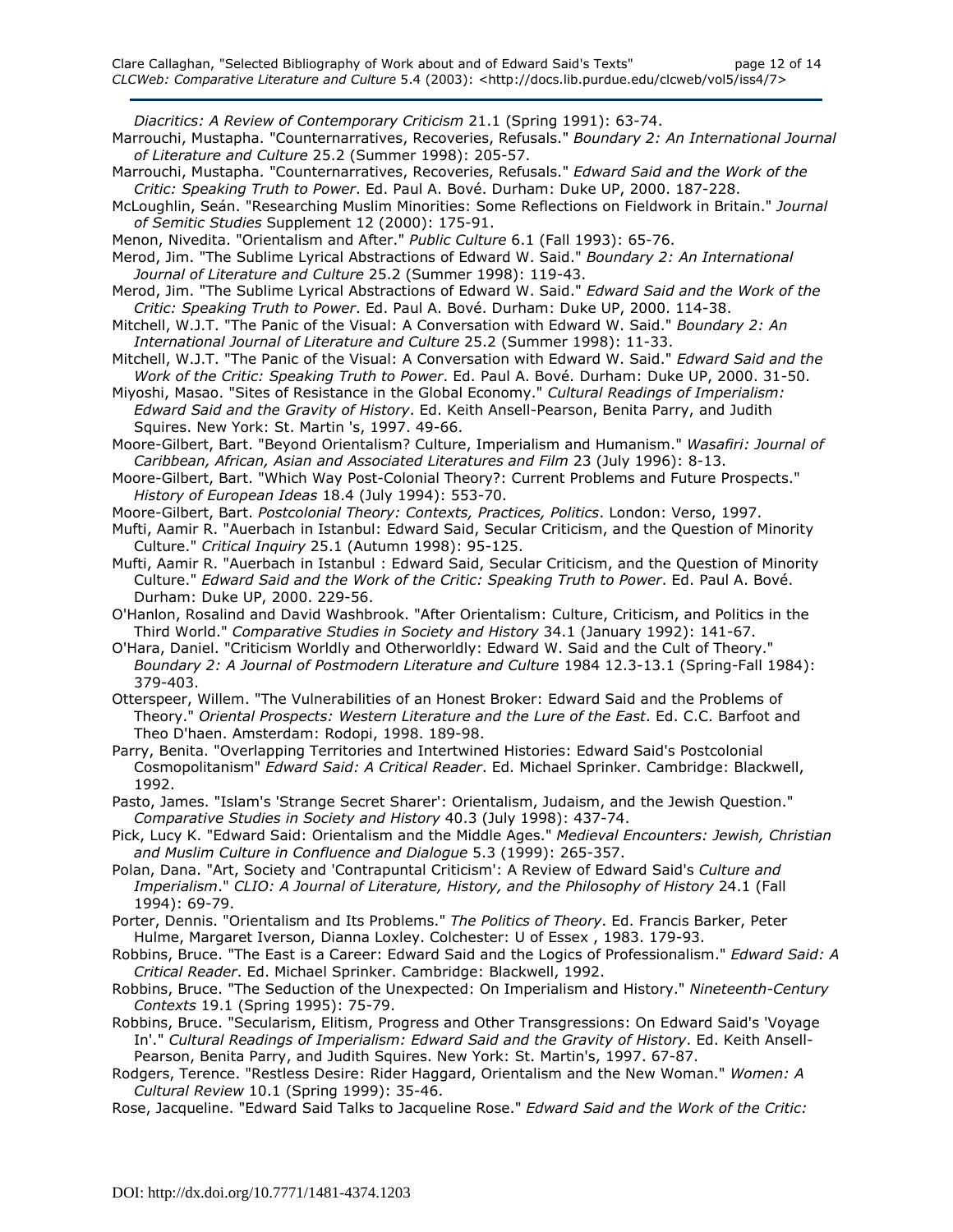Speaking Truth to Power. Ed. Paul A. Bové. Durham: Duke UP, 2000. 9-30.

- Salusinszky, Imre. Criticism in Society: Interviews with Jacques Derrida, Northrop Frye, Harold Bloom, Geoffrey Hartman, Frank Kermode, Edward Said, Barbara Johnson, Frank Lentricchia, and J. Hillis Miller. New York: Methuen, 1987.
- Satchidanandan, K. "Orientalism Revisited." Indian Literature 46.3.209 (May-June 2002): 8-12. Scialabba, George. "Critical Imperialism." Agni 38 (Fall 1993): 189-93.
- Shohat, Ella. "Antinomies of Exile: Said at the Frontiers of National Narrations." Edward Said: A Critical Reader. Ed. Michael Sprinker. Cambridge: Blackwell, 1992.
- Shohat, Ella. "Columbus , Palestine and Arab-Jews: Toward a Relational Approach to Community Identity." Cultural Readings of Imperialism: Edward Said and the Gravity of History. Ed. Keith Ansell-Pearson, Benita Parry, and Judith Squires. New York: St. Martin's, 1997. 88-105.
- Simmons, Clare A. "Thoughts on 'Said and the Historians'." Nineteenth-Century Contexts 19.1 (Spring 1995): 89-90.
- Snedeker, George. "Edward Said and the Critique of Orientalism." Nature, Society, and Thought 3.2 (1990): 145-65.
- Spanos, William V. "Edward Said's Mount Hermon and Mine: A Forwarding Remembrance." Boundary 2: An International Journal of Literature and Culture 28.3 (Fall 2001): 157-89.
- Spivak, Gayatri Chakravorty. "Race before Racism: The Disappearance of the American." Edward Said and the Work of the Critic: Speaking Truth to Power. Ed. Paul A. Bové. Durham: Duke UP, 2000. 51-65.
- Sprinker, Michael and Jennifer Wicke. "Interview with Edward Said." Edward Said: A Critical Reader. Ed. Michael Sprinker. Cambridge: Blackwell, 1992. 221-64.
- Steele, Meili. "The Problematics and Politics of Cultural Memory: The Theoretical Dilemmas of Said's Culture and Imperialism." Methods for the Study of Literature as Cultural Memory. Ed. Raymond Vervliet and Annemarie Estor. Amsterdam: Rodopi, 2000. 269-78.
- Varadharajan, Asha. Theorizing the Subject: Theodor Adorno, Edward Said, Gayatri Spivak and Contemporary Critical Discourse. PhD Dissertation. Saskatoon: U of Saskatchewan, 1993.
- Varadharajan, Asha. Exotic Parodies: Subjectivity in Adorno, Said, and Spivak. Minneapolis: U of Minnesota P, 1995.
- Veer, Peter van der. "The Foreign Hand: Orientalist Discourse in Sociology and Communalism." Orientalism and the Postcolonial Predicament: Perspectives on South Asia. Ed. Carol A. Breckenridge and Peter van der Veer. Philadelphia: U of Pennsylvania P, 1993. 23-44.
- Vijayasree, C. "Post-Colonial Critical Positions: Edward Said's Secular Criticism." Indian Journal of American Studies 23.1 (Winter 1993): 107-11.

Viswanathan, Gauri. "Secular Criticism and the Politics of Religious Dissent." Cultural Readings of Imperialism: Edward Said and the Gravity of History. Ed. Keith Ansell-Pearson, Benita Parry, and Judith Squires. New York: St. Martin's, 1997. 151-72.

- Wachtel, Eleanor. "Edward Said." Queen's Quarterly 100.3 (Fall 1993): 665-74.
- Wang, Ning. "Orientalism versus Occidentalism?" New Literary History: A Journal of Theory and Interpretation 28.1 (Winter 1997): 57-67.
- Wang, Ning. "'Localization' and 'Decolonization': Contemporary Chinese Cinema." Colonizer and Colonized. Ed. Theo D'haen and Patricia Krüs. Amsterdam: Rodopi, 2000. 151-60.
- Waters, Lindsay. "In Responses Begins Responsibility: Music and Emotion." Edward Said and the Work of the Critic: Speaking Truth to Power. Ed. Paul A. Bové. Durham: Duke UP, 2000. 97-113.
- Williams, Jeffrey. "Edward Said's Romance of the Amateur Intellectual." Review of Education/Pedagogy/Cultural Studies 17.4 (1995): 397-410.
- Williams, Patrick. "Versions of Orientalism." Paragraph: A Journal of Modern Critical Theory 23.2 (July 2000): 233-42.
- Williams, Patrick, ed. Edward Said. London: Sage, 2001. 4 vols.
- Wilson, George M. "Edward Said on Contrapuntal Reading." Philosophy and Literature 18.2 (October 1994): 265-73.
- Windschuttle, Keith. "Edward Said's 'Orientalism Revisited.'" New Criterion 17.5 (January 1999): 30- 38.
- Windschuttle, Keith. "Edward Said's Orientalism Revisited." Quadrant 44.1-2 (January-February 2000): 21-27.
- Wood, David. "Identity and Violence." Cultural Readings of Imperialism: Edward Said and the Gravity of History. Ed. Keith Ansell-Pearson, Benita Parry, and Judith Squires. New York: St. Martin's, 1997. 194-211.
- Xu, Ben. Situational Tensions of Critic-Intellectuals: Thinking through Literary Politics with Edward W.